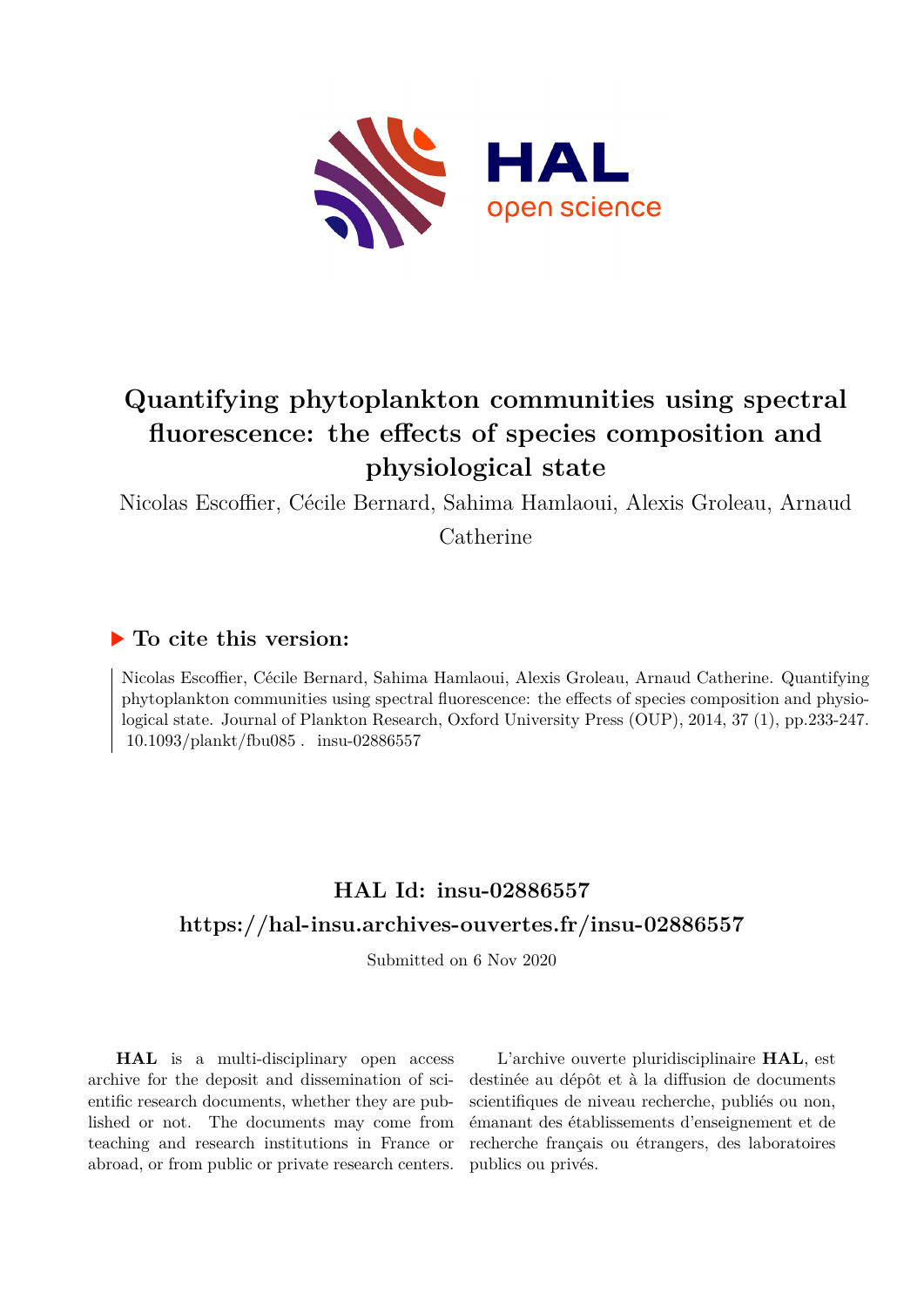# Journal of Plankton Research plankt.oxfordjournals.org

J. Plankton Res. (2014) 0(0): 1–15. doi:10.1093/plankt/fbu085

# Quantifying phytoplankton communities using spectral fluorescence: the effects of species composition and physiological state

#### NICOLAS ESCOFFIER1, CECILE BERNARD2, SAHIMA HAMLAOUI2, ALEXIS GROLEAU1 AND ARNAUD CATHERINE2\*

<sup>1</sup>ÉQUIPE DE GEOCHIMIE DES EAUX, UNIVERSITE PARIS DIDEROT, SORBONNE PARIS CITE, INSTITUT DE PHYSIQUE DU GLOBE DE PARIS, UMR 7154 CNRS, F-75013 PARIS, FRANCE AND <sup>2</sup>UMR7245 MCAM MNHN-CNRS, EQUIPE CYANOBACTERIES, CYANOTOXINES ET ENVIRONNEMENT, MUSEUM NATIONAL D'HISTOIRE NATURELLE, CASE 39, 12 RUE BUFFON, F-75231 PARIS CEDEX 05, FRANCE

\*CORRESPONDING AUTHOR: arnocat@mnhn.fr

Received February 14, 2014; accepted September 8, 2014

Corresponding editor: Zoe Finkel

In situ fluorometers are the optimal means of providing high-frequency estimates of phytoplankton communities. However, they may be subjected to measurement biases originating from variations in the physiological states of cells, the use of spectral fluorescence signatures (SFS) defined on the basis of inappropriate phytoplankton groups and the lack of linear independence between selected sets of SFS. We assessed correction procedures for measurement biases in mono and mixed cultures of five freshwater phytoplankton species. We investigated the impacts of total Chla levels, the lack of linear independence between SFS and varying physiological states on the accuracy of the Chla estimates that were provided by the FluoroProbe (bbe Moldaenke GmbH, Germany). The use of species-specific SFS allowed for the correction of quantification and classification biases. In some cases, the procedure led to a lack of linear independence between SFS, which significantly reduced estimation accuracies. A convenient method to evaluate linear independence between SFS is provided. Differences in the physiological states of phytoplankton cultures following light pre-acclimation and/or N-starvation appeared to be species specific. Light pre-acclimation led to an underestimation of biomass (up to  $-28.5\%$ ) through fluorescence quenching. The responses of the phytoplankton cultures to N-starvation varied depending on the species (from  $-40.3$  to  $+336\%$  biases in Chla quantification). Overall, the application of appropriate corrective measures increased data accuracy. However, optimal data reliability can only be achieved by estimating phytoplankton community composition and associated environmental conditions.

KEYWORDS: fluoroprobe; spectral fluorescence; phytoplankton composition; linear independence; water monitoring

available online at www.plankt.oxfordjournals.org

# The Author 2014. Published by Oxford University Press. All rights reserved. For permissions, please email: journals.permissions@oup.com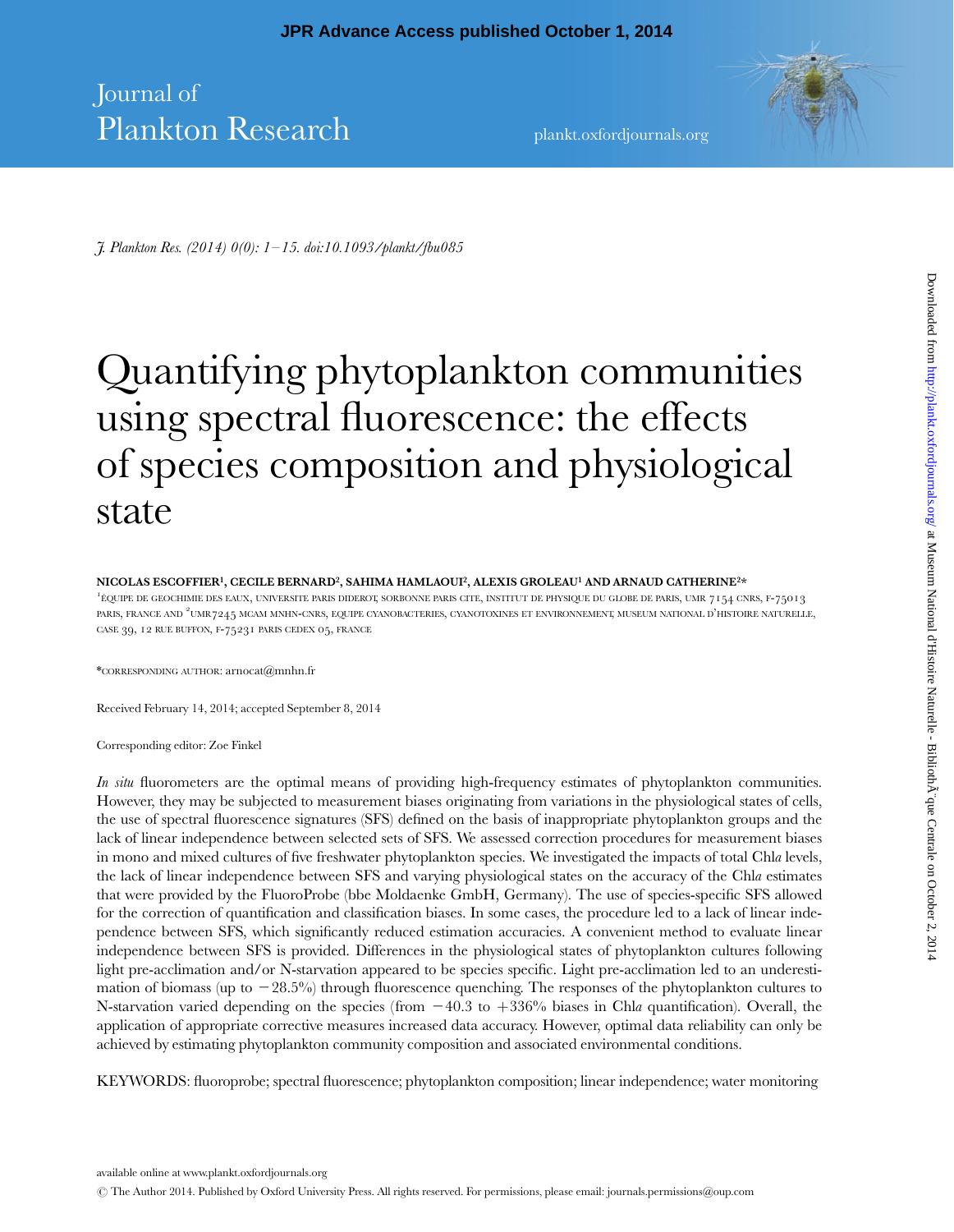# INTRODUCTION

Following the adoption of the Water Framework Directive (EC, 2000), European countries are required to assess the state of aquatic ecosystems and to define management measures that guarantee their optimal ecological status. Phytoplankton communities are of paramount importance in the assessment of aquatic ecosystems (Spatharis and Tsirtsis, 2010) because they are related to ecosystems productivity and to eutrophication status (Reynolds and Petersen, 2000).

Traditional approaches for the estimation of phytoplankton biomass (e.g. chlorophyll a extraction) by spectroscopy and community composition by microscopy (e.g. Utermöhlbased methods) are time-consuming and thus unsuitable for high-resolution data acquisition. Alternative methods that are based on differences in accessory pigments among phytoplankton taxonomic groups (Jeffrey and Vesk, 1997) have been proposed and include chemotaxonomic and spectrofluorometric methods. Among the chemotaxonomic methods, the CHEMTAX approach, which requires the HPLC analysis of pigment contents, is widely used (Mackey et al., 1996; Liu et al., 2012). However, it does not allow for high-resolution data acquisition. Spectrofluorometric methods enable low-cost, rapid measurements (Beutler et al., 2002; Richardson et al., 2010). These methods are derived from fluorescence-based chlorophyll a (Chla) quantification methods that were proposed by several authors in the 1960s and applied either in vitro (Yentsch and Menzel, 1963; Holm-Hansen *et al.*, 1965) or *in vivo* to continuous measurements (Lorenzen, 1966; Yentsch and Yentsch, 1979; Yentsch and Phinney, 1985).

While some spectrofluorometric methods involve the measurement of fluorescence emission using phycobilins (Watras and Baker, 1988; Seppalä et al., 2007), the latest fluorometers measure the fluorescence excitation spectra of the photosystem II (PSII) core Chla following the selective excitation of antenna/accessory pigments at multiple wavelengths (Beutler *et al.*, 2002). These fluorometers allow for the discrimination of four to six spectral groups (depending on the number of excitation wavelengths of the device) that are based on differences in accessory pigments among phytoplankton taxonomic groups (Johnsen and Sakshaug, 2007). Among these devices, the FluoroProbe (FP; bbe Moldaenke GmbH, Germany) enables the discrimination and quantification of four phytoplankton spectral groups (expressed in  $\mu$ g Chla  $L^{-1}$ ) following the excitation of accessory pigments at five wavelengths. For each taxonomic group, a mean spectral fluorescence signature (SFS) is defined based on analysis of multiple representative species.

Several studies have sought to assess the ability of the FP and its on-line version, the Algae Online Analyser

(AOA), to characterize phytoplankton communities in the field. The accuracies of FP estimations have been validated in rivers and reservoirs (Gregor and Maršálek, 2004; Izydorczyk et al., 2009). However, these studies used limited data sets involving ecosystems that exhibited low phytoplankton diversities and thus mainly assessed the ability of the FP to quantify the total phytoplankton Chla. Other data quality assessment studies that have used either the FP or the AOA have been performed on marine (Richardson et al., 2010; Goldman et al., 2013) and freshwater (Gregor et al., 2005; Catherine et al., 2012) samples. However, the FP data were compared either with CHEMTAX data or cell counts that were obtained using the Utermöhl method. It is well known that the CHEMTAX method may lead to biases in taxonomic classifications (Lewitus et al., 2005). In addition, the agreement between cell counts and the FP data may be masked by inter- and intra-specific variations in Chla cellular quota (MacIntyre et al., 2002) and cell biovolumes (Catherine et al., 2012) and also by the inability to quantify picophytoplankton using the Utermöhl method. Furthermore, due to the complexity of field samples, a comprehensive characterization of unexplained variances in correlations between methods is difficult to achieve (Catherine et al., 2012).

Measurement biases may lead to significant issues in terms of water monitoring, such as inappropriate estimates of *in situ* cyanobacteria blooms (Zamyadi et al., 2012). Among the factors that underlie these measurement biases, the impacts of the species compositions of natural phytoplankton assemblages and the physiological states of cells have long been recognized (Kiefer, 1973; Poryvkina et al., 1994). Working on pure cultures of marine species, MacIntyre et al. (MacIntyre et al., 2010) showed that the assumption of SFS being invariant within phytoplankton spectral groups (Beutler et al., 2002) is often violated. This originates from differences in pigment compositions between phytoplankton taxa of the same spectral groups and also to intraspecific variations in pigment quotas, for example, in response to light and nutrient availabilities. However, the impacts of such biases on FP (or AOA) data should also be assessed in mixed cultures because measurement error may vary depending on selected SFS combinations. Houliez et al. (Houliez et al., 2012) calibrated a new SFS for the discrimination of the marine Haptophyte Phaeocystis globosa and identified interferences due to the presence of other groups of microalgae that led to significant spectral group misclassifications.

Although informative, these results corresponded to specific case studies and did not allow for a comprehensive assessment of the limits of the FP algorithm with regard to the accurate deciphering of the species compositions of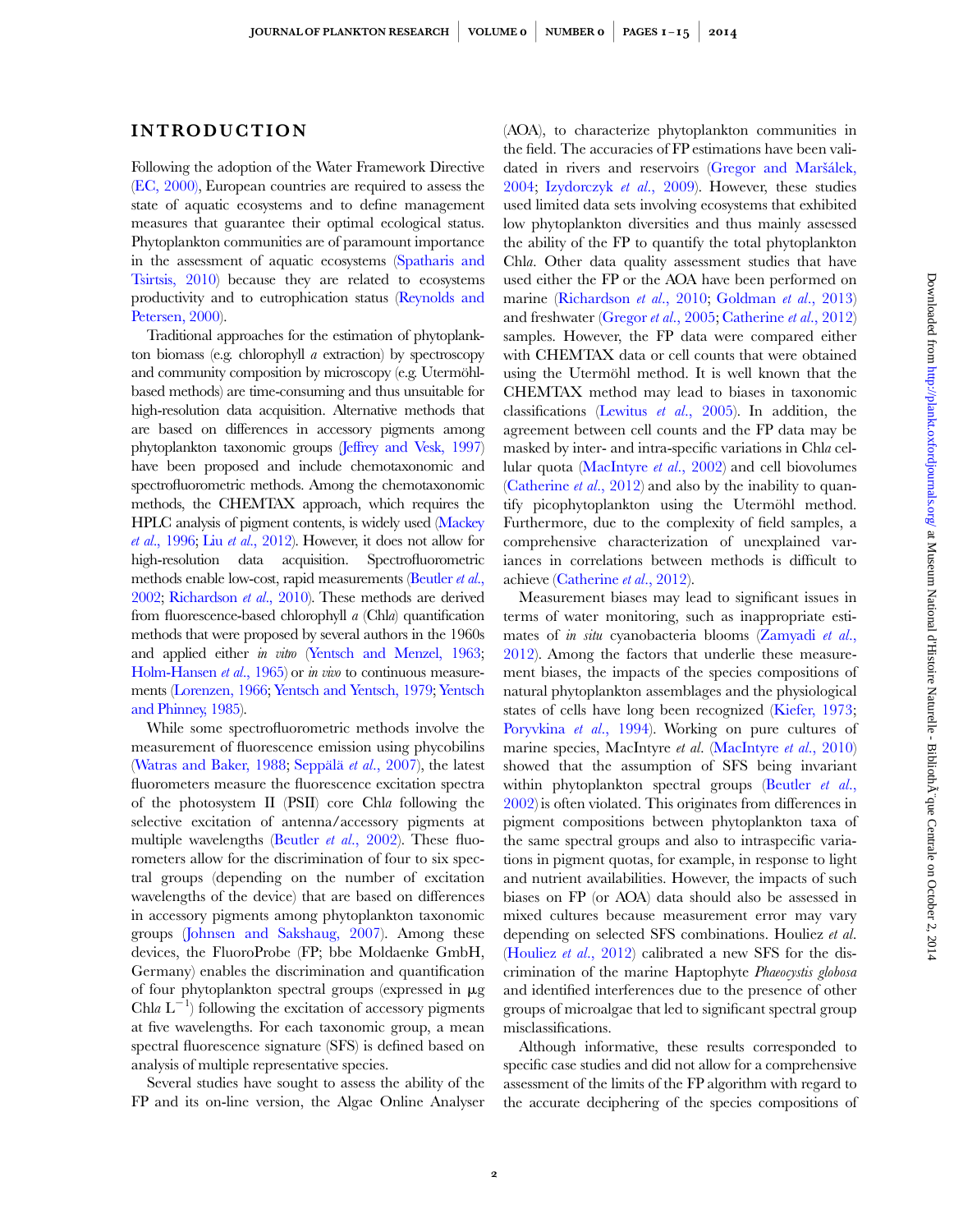mixed assemblages. While these studies have provided novel insights into the impacts of varying physiological states on SFS in pure culture, neither of them tested the linear independence of newly defined SFS combinations or the potential biases originating from variations in physiological states in mixed assemblages.

In this study, we aimed to assess the relevance of applying species-specific calibrations to improve the ability of the FP to quantify total Chla in five freshwater species representative of different spectral groups. We also examined the robustness of the corrections that were provided by the species-specific SFS depending on the total levels of Chla, the variability in fluorescence emissions in relation to certain physiological states, such as those associated with light acclimation and/or nutrient stress and the species compositions of mixed assemblages. Their relative impacts were quantified and discussed in the context of the applicability of the FP data for environmental monitoring purposes. Lastly, we proposed a novel procedure for assessing the conditions under which newly defined signatures can be incorporated without inducing a lack of linear independence between SFS.

# METHOD

#### Culture conditions

Five clonal non-axenic freshwater microalgae and cyanobacteria strains were selected from the Paris Natural History Museum Collection of Cyanobacteria (PMC) and Eukaryotic Algae (ALCP) (Table I). The diatom Nitzschia palea (Kützing) W. Smith, the cryptophyte Cryptomonas tetrapyrenoidosa Skuja, the chlorophyte Pediastrum boryanum (Turpin) Meneghini and the cyanobacteria Limnothrix redekei (van Goor) Meffert and Planktothrix agardhii (Gomont) Anagnostidis and Komarek were selected based on their co-occurrences in freshwater lakes and rivers (Catherine et al., 2012). Each species was characterized by distinct PSII pigmentations (Table  $\Gamma$ ) that corresponded with distinct pigment groups (PG; Johnsen and Sakshaug, 2007).

Pre-cultures were grown in stirred 1 L batches using specific growth media (Table I) and maintained in temperature-controlled growth chambers (KBW 4001, Binder, Germany) on a 16/8 h light/dark cycle using daylight fluorescent tubes (Lumilux®, OSRAM, Germany). Light intensities were measured using a LI 190 Quantum Sensor (LiCor, Lincoln, USA).

Exponentially growing pre-cultures were used to inoculate 500 mL batch cultures with 200 mL of corresponding growth medium. For each treatment, the cultures were grown for 5 days in triplicate and were used for the SFS evaluations and mixture experiments. For the N-depleted conditions, the cultures were transferred into N-free media after several washes. The depleted medium was obtained by replacing the N-containing salts with N-free salts (typically  $\text{NaNO}_3$  by  $\text{NaCl}_2$ ) to maintain the same ionic strength. The growth medium was buffered with MOPS to avoid any effect of pH variations between cultures. The N-depleted cultures were obtained after being grown for 6 days in the corresponding N-free medium.

### Species-specific SFS definition

#### Fluoroprobe operating principle

The functioning principle of the FP is detailed in Beutler et al. (Beutler et al., 2002). The FP measures the fluorescence that is emitted by the PSII core Chla following the sequential excitation of accessory pigments of the PSII antennae and provides estimates of total Chla  $(\mu g Chla L^{-1})$ in phytoplankton samples. Total Chla is then parsed among four phytoplankton groups on the basis of their fluorescence excitation spectra. To excite the accessory pigments, the FP uses five LEDs emitting at 470, 525, 570, 590 and 610 nm. A sixth LED, which emits at 370 nm, allows for the quantification of coloured dissolved organic matter and the correction of Chla estimates. Following the excitation of the accessory pigments, the fluorescence emission of Chla at 680 nm is measured by a photomultiplier that is positioned orthogonally to the LEDs.

Table I: Characteristics and growth conditions of the microalgae and cyanobacteria strains used in this study

| Species                                                                                      | Strain number                                        | Class                                                               | Main accessory pigments                                                                  | Pigment<br>aroup                         | T (°C)               | Irradiance<br>( $\mu$ mol m <sup>-2</sup> s <sup>-1</sup> ) | Medium                              |
|----------------------------------------------------------------------------------------------|------------------------------------------------------|---------------------------------------------------------------------|------------------------------------------------------------------------------------------|------------------------------------------|----------------------|-------------------------------------------------------------|-------------------------------------|
| Nitzschia palea<br>Cryptomonas tetrapyrenoidosa<br>Pediastrum boryanum<br>Limnothrix redekei | ALCP 134.1<br>ALCP 147.1<br>ALCP 093.1<br>PMC 345.08 | Bacillariophyceae<br>Cryptophyceae<br>Chlorophyceae<br>Cyanophyceae | fucoxanthin, chl $c_{1+2}$<br>phycobiliproteins, chl $c_2$<br>chl b<br>phycobiliproteins | PG1<br><b>PG12</b><br>PG9<br><b>PG13</b> | 20<br>20<br>25<br>25 | 20<br>20<br>30<br>20                                        | DM <sub>2</sub><br>JM2<br>BB.<br>Z8 |
| Planktothrix agardhii                                                                        | PMC 532.08                                           | Cyanophyceae                                                        | phycobiliproteins                                                                        | <b>PG13</b>                              | 25                   | 20                                                          | Z8                                  |

Pigment groups were defined according to Johnsen and Sakshaug (Johnsen and Sakshaug, 2007). DM2 and JM2 correspond to classical diatom medium (DM) and Jaworski medium (JM) in which  $Ca(NO<sub>3</sub>)<sub>2</sub>$  and  $NaNO<sub>3</sub>$  concentrations were doubled.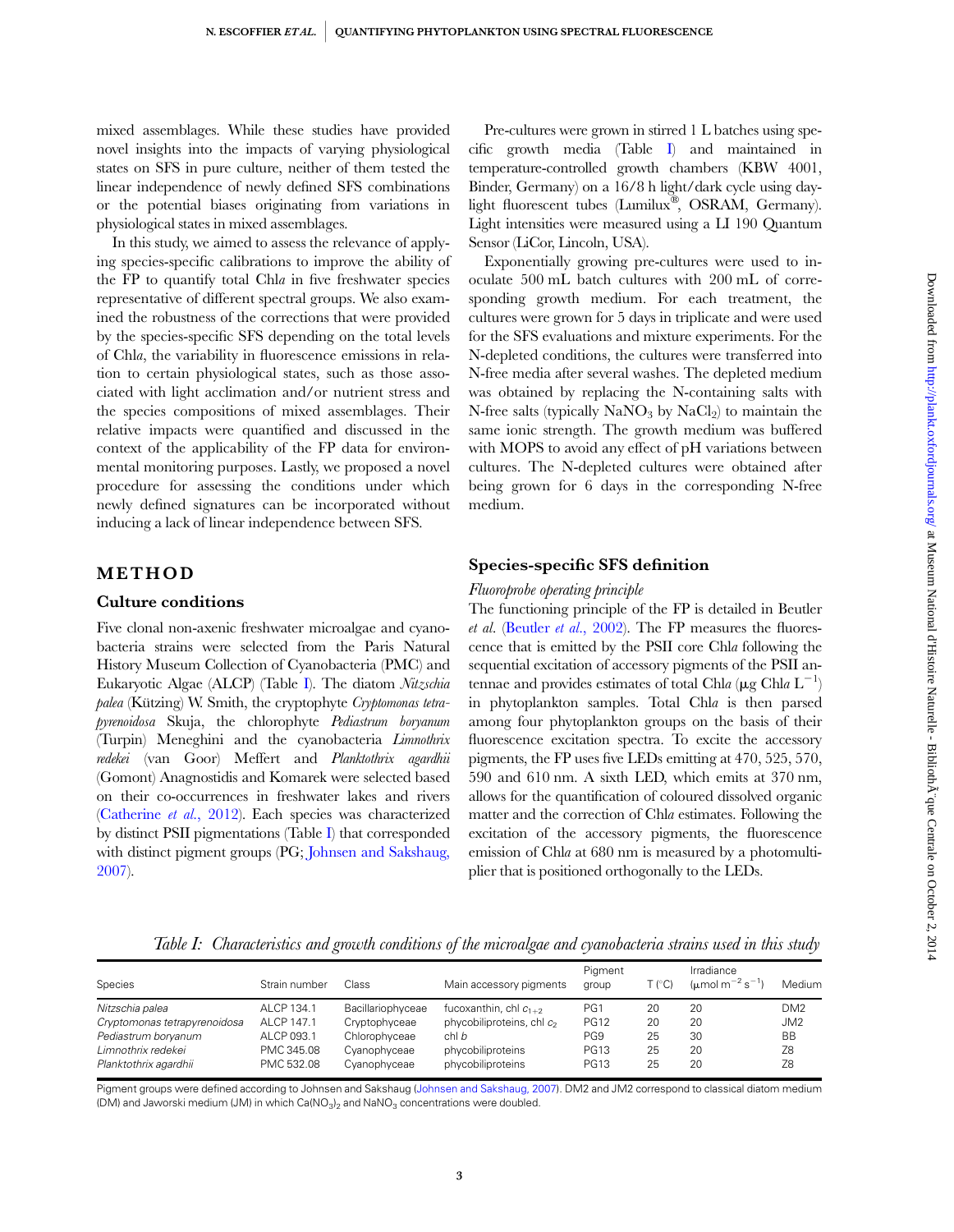In a first step, the FP is calibrated by using, as a reference, four SFS measured on cultures of species representative of each spectral phytoplankton group. The four spectral groups include the "green" algae (Chlorophyta and Euglenophyta) containing chlorophylls  $a$  and  $b$ , the "blue" phycocyanin-rich algae (Cyanobacteria), the "brown" algae (Bacillariophyta, Dinophyta and Chrysophyta) containing chlorophylls  $a$  and  $c$  and xanthophylls (fucoxanthin and diadinoxanthin) and the "red" algae (Cryptophyta), which are rich in chlorophylls a and c and phycoerythrin (PE). In this study, these groups were, respectively, represented by  $P$  boryanum, P. agardhii and L. redekei, N. palea and C. tetrapyrenoidosa (Table I).

The identification of the phytoplankton composition of unknown samples is then obtained through an algorithm procedure, which compares the SFS measured on unknown samples to the SFS that serve as a reference. In brief, the bbe-FluoroProbe software is used to estimate the best sum of the four reference SFS to classify the total Chla concentrations among each group. The algorithm performs a linear unmixing of the four reference SFS to determine the best weighing factor to apply to the error sum calculation. The procedure differs from classical linear regression by taking into account the confidence envelope of SFS at each wavelength in the error sum calculation, which is reduced by an iterative procedure.

The FP operating principle relies on the following three assumptions: (i) the normed SFS are constant and thus independent of the physiological states of the cells or the strains that are considered within a given group, (ii) they are linearly independent and thus cannot be approximated by the weighted sums of the other spectral groups' SFS, and (iii) the normed spectra must be determined with sufficient accuracy (Beutler et al., 2002).

#### SFS definition

Species-specific SFS for the five selected phytoplankton species were obtained by estimating, for each LED, the slopes of the linear regressions between the Chla concentrations that were obtained from the pure stock cultures and the FP raw fluorescence data (in arbitrary units). Five calibration points were prepared that ranged from 5 to 200 μg Chl $a$ L<sup>-1</sup>.

The Chla concentrations of the stock cultures were measured in triplicate using spectroscopy according to Talling and Driver (Talling and Driver, 1963) following 90% v/v methanol extractions (Catherine et al., 2012). The calibration curves were then prepared using successive dilutions. FP measurements were obtained for each calibration point after dark acclimation for 30 min. Growth media measurements were also performed to subtract the corresponding offsets.

All of the measurements were obtained using a FP series 2 (bbe-Moldaenke GmbH, Schwentinental, Germany) that was equipped with the Workstation 25 (bbe-Moldaenke GmbH, Schwentinental, Germany) to allow benchtop use of the device. This application requires smaller sample volumes (25 mL) and enables constant sample homogenization by stirring. Measurements were obtained every 2 s for 1 min ( $n = 30$ ). The signal transmission exceeded 85% in every case, which was well above the 50% threshold that has been reported to decrease total Chla estimations by  $5\%$  (Beutler *et al.*, 2002). The species-specific SFS were then normed to their respective maximum weighting coefficients.

#### Impact of physiological state on SFS characterization

To study the impacts of varying physiological states, the SFS were defined using N-replete  $(N+)$  and N-depleted  $(N-)$  cultures for each species. The effects of light acclimation on fluorescence emission were also investigated by defining new SFS (for both  $N+$  and  $N-$  conditions) from calibration points that were dark acclimated (DA) for 30 min (Maxwell and Johnson, 2000) or preacclimated (LA) for 2 h at species-specific growth irradiance levels (either 20 or 30  $\mu$ mol m<sup>-2</sup> s<sup>-1</sup> depending on the phytoplankton species; Table I). Species-specific SFS were thus defined using four experimental conditions  $(N+/DA, N+/LA, N-/DA$  and  $N-/LA$ ) with the N-replete and dark-acclimated  $(N+/DA)$  treatment corresponding to the control treatment. The specific SFS corresponding to the control treatment was loaded (and the respective factory signature deactivated) to postcalibrate the data using the bbe-Fluoroprobe software.

# Species mixtures

Potential Chla quantifications and classification biases were also investigated in binary mixtures of the five selected species. Each combination of species was assessed at two Chla levels (5 and 50  $\mu$ g Chla L<sup>-1</sup>) using three different mixtures of the two species (ca. 25/75, 50/50 and 75/25%) to check for threshold effects on FP performances. The different proportions of each mixture were sequentially prepared using stock cultures and measured by FP after being DA for 30 min. The theoretical ratios of each species in the mixtures were calculated from the Chla concentrations of the stock cultures and the final dilution factors. Species mixture experiments were performed using N-replete  $(N+)$  and N-depleted  $(N-)$  cultures. In both cases, the theoretical values were compared with the post-calibrated FP data with the control  $(N+/DA)$  species-specific SFS values.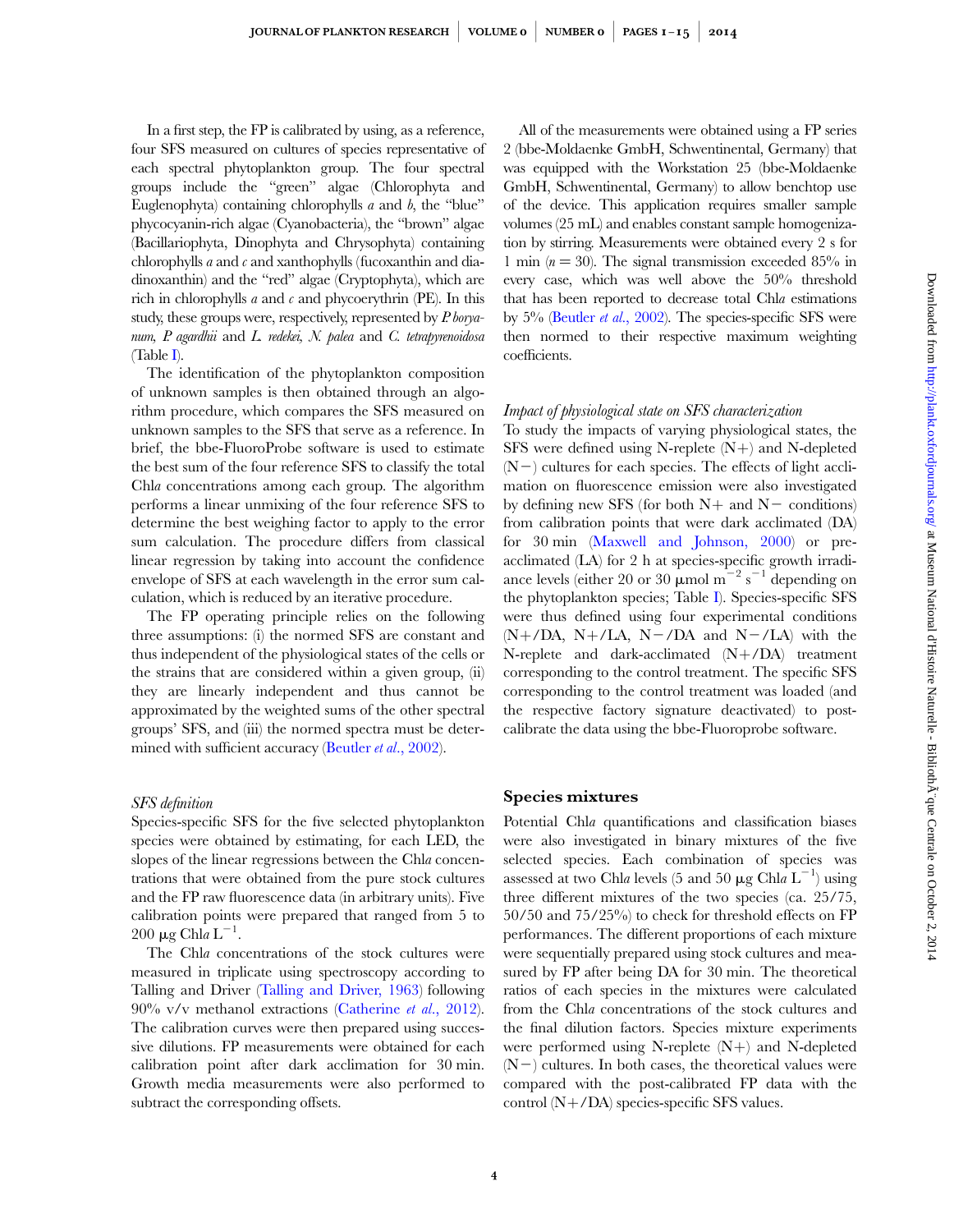## Data analyses

Data analyses were performed using the statistical environment R version 3.0.2 (R Development Core Team, 2013) and MATLAB (2012) (MathWorks, USA). The relationships between the spectroscopy Chla measurements and FP data were assessed using major axis type II linear regressions (R package "lmodel2"; Legendre, 2008). Deviations from the 1:1 theoretical relationship were tested using the R package "smart" (Warton et al., 2013).

To compare the factory-made and species-specific SFS, a similarity matrix that was based on Euclidean distance was defined and represented using a non-metric multidimensional scaling plot with the R package "MASS" (Ripley et al., 2013).

The linear independence of the factory-made and species-specific SFS was checked by the row reduction echelon form method using Gauss Jordan elimination with partial pivoting (MATLAB function "rref", Lindfield and Penny, 2012). The degree of linear independence was further studied using multivariate regression models that were based on non-negative least-squares restrictions (MATLAB function "lsqnonneg") on the weighting factors (Hu *et al.*, 2010).

## RESULTS

# Pure culture measurements

#### Total Chla quantifications

For both the factory-made and species-specific SFS, the Pearson's association coefficients between Chla estimates by FP and spectroscopy were highly significant  $(P \leq$ 0.001) for all of the N-replete cultures (Table  $\Pi$ ). These results confirmed the ability of FP to provide reliable fluorescence measurements within a range of total Chla concentrations from 5 to 200  $\mu$ g L<sup>-1</sup>. Interestingly, for all of the investigated species, the slope values that were obtained using factory settings departed significantly  $(P < 0.05)$  from the 1:1 theoretical relationship (Table II).

For the eukaryotic species and the cyanobacteria L. redekei, these values indicated underestimations of total Chla by the FP, while total Chla was overestimated for P. agardhii. Using control species-specific SFS allowed for the acquisition of slope values that were no longer significantly different  $(P > 0.05)$  from the 1:1 theoretical relationship (Table II).

## Spectral group classifications

In addition to errors in total Chla quantification, biases in spectral group classifications were observed when factory settings were used (Table  $III$ ). The level of misclassification to an incorrect spectral group depended on the degree to which a given control species-specific SFS differed from the corresponding factory-made SFS (Fig. 1). The SFS that was specific to  $N$ . palea was situated outside of the tetrahedron formed by the four factory SFS and between the "brown" and "red" SFS. This translated to a  $15.6 \pm 1.5\%$  misclassification of total Chla towards the "red" group. Similarly, a pure culture of L. redekei was identified to be a binary mixture composed of "blue" and "red" algae  $(67.8 + 2.1\%$  towards the "red" group). Cryptomonas tetrapyrenoidosa was positioned inside of the tetrahedron and the corresponding Chla misclassification (18.0  $\pm$  4.3%) was divided among the three remaining spectral groups ("brown", "blue" and "green", Table III). Pediastrum borvanum specific SFS was also located inside of the tetrahedron but was closest to the "green" SFS, leading to a smaller proportion of Chla misclassification (7.8  $\pm$  3.1%). Lastly, *P. agardhii* had a specific SFS that was nearly identical to the "blue" SFS and displayed only a marginal  $(0.6 \pm 1.0\%)$  classification bias towards the "red" group.

The use of species-specific SFS allowed for the correction of spectral group misclassifications  $\langle \leq 4\%$  error; Table  $III$ ). Surprisingly, the use of *P. agardhii* SFS led to slightly increased spectral group misclassifications (from  $0.6+1$  to  $3.2+2.9%$ ). The results that were obtained from both the factory and species-specific SFS indicated

Table II: Type II linear regression model results for the relationship between Chla levels that were estimated by spectroscopy  $(n = 3)$  and FP  $(n = 30)$  using factory or species-specific SFS as defined in the control conditions  $(N+/DA)$ 

|                              | Factory SFS          |       | Species-specific SFS  |       |  |
|------------------------------|----------------------|-------|-----------------------|-------|--|
| Species                      | $FP = f(Chla extr)$  | R2    | $FP = f(Chla extr)$   | $R^2$ |  |
| Nitzschia palea              | $v = 0.465x + 1.212$ | 0.998 | $v = 1.000x + 3.411$  | 0.998 |  |
| Cryptomonas tetrapyrenoidosa | $v = 0.486x + 1.188$ | 0.999 | $v = 0.999x + 1.951$  | 0.999 |  |
| Pediastrum boryanum          | $v = 0.864x + 2.102$ | 0.998 | $v = 0.999 x + 2.417$ | 0.997 |  |
| Limnothrix redekei           | $y = 0.846x + 2.449$ | 0.998 | $v = 1.001x + 2.621$  | 0.998 |  |
| Planktothrix agardhii        | $v = 3.513x + 1.699$ | 0.998 | $v = 1.005x + 0.344$  | 0.996 |  |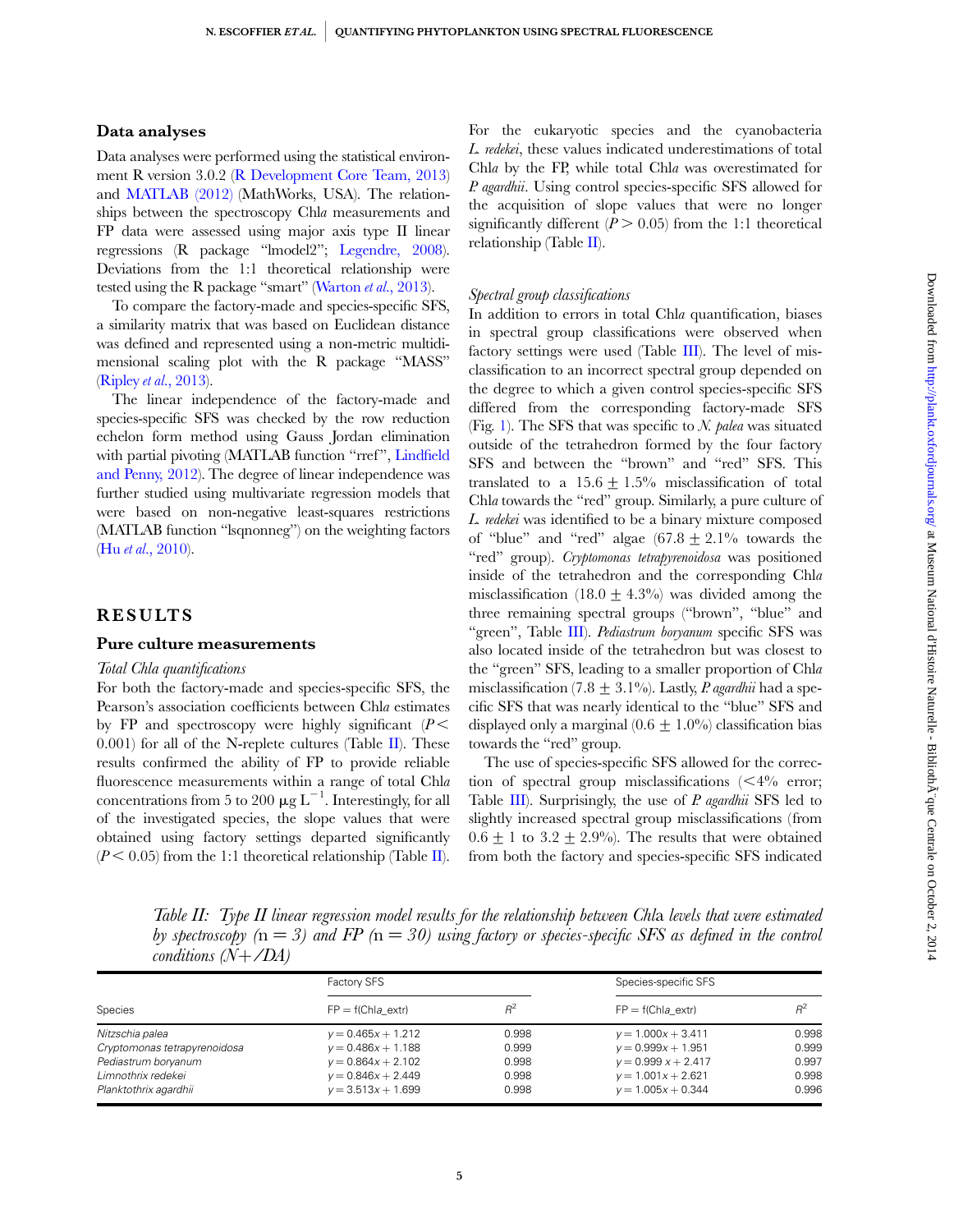| Species                     | Calibration | Misclassification (%) | Groups                                        |
|-----------------------------|-------------|-----------------------|-----------------------------------------------|
| N. palea ("brown")          | Factory     | $15.6 + 1.5$          | "red"                                         |
|                             | Specific    | $3.4 + 3.0$           | "green" (3.3%), "blue" (0.1%)                 |
| C. tetrapyrenoidosa ("red") | Factory     | $18.0 + 4.3$          | "brown" (11%), "blue" (6.8%), "green" (0.2%)  |
|                             | Specific    | $3.0 + 2.6$           | "blue" (1.7%), "green" (1.1%), "brown" (0.2%) |
| P. boryanum ("green")       | Factory     | $7.8 + 3.1$           | "brown" (4.6%), "blue" (1.7%), "red" (1.5%)   |
|                             | Specific    | $2.5 + 2.9$           | "blue" (1.3%), "brown" (1%), "red" (0.2%)     |
| L. redekei ("blue")         | Factory     | $67.8 + 2.1$          | "red"                                         |
|                             | Specific    | $3.7 + 5.2$           | "red"                                         |
| P. agardhii ("blue")        | Factory     | $0.6 + 1.0$           | "red"                                         |
|                             | Specific    | $3.2 + 2.9$           | "red" (2.1%), "green" (0.7%), "brown" (0.4%)  |

Table III: Relative spectral group misclassifications of total Chla levels that were measured by the FP in monocultures using factory-made or species-specific SFS.

Species-specific SFS were obtained under control conditions (N+/DA). Means  $\pm$  standard deviations were calculated from the five calibration dilutions  $(n = 150$  measurements)



Fig. 1. Non-metric multidimensional scaling (NMDS) plot of normed factory and control (using N-replete, dark-acclimated cultures) species-specific SFS. Lines connecting the SFS of the different spectral groups define the reference tetrahedron within which linear unmixing was performed under factory settings. Stress value indicates minor distortion resulting from the ordination in two dimensions.

higher classification errors at the low Chla level of  $5 \mu$ g Chla  $L^{-1}$ .

# Impact of physiological state (N-limitation and light acclimation)

#### Total Chla quantifications

The pre-acclimation of the N-replete cultures to light  $(N+/LA)$  resulted in an overall reduction in fluorescence emission (and thus to an underestimation of total Chla) in all of the investigated species compared with the control DA cultures (Table IV). The Chla quantifications of the

P. agardhii cultures were only marginally impacted by the absence of dark acclimation  $(-1.9\%)$ , and these results did not significantly differ from those of the control [i.e. the slope did not significantly  $(P > 0.05)$  differ from the 1:1 theoretical relationship]. The PE-rich species, L. redekei and C. tetrapyrenoidosa, were characterized by moderate underestimations  $(-11.2$  and  $-7.9\%$ , respectively) of total Chla. The most pronounced effect was observed for N. palea and P. boryanum  $(-27.1$  and  $-28.5\%$ , respectively).

The N-depleted conditions  $(N-)$  had much stronger effects on the Chla quantification errors than the lack of dark acclimation. Indeed, no marked differences were observed between the  $N-<sub>/DA</sub>$  and  $N-<sub>/LA</sub>$  conditions (Table IV). Following N-limitation, increased fluorescence emissions occurred for P. boryanum (19.6%), N. palea (99.1%) and L. redekei (336.0%). An opposite trend was observed for C. tetrapyrenoidosa and P. agardhii, for which fluorescence emissions decreased by 40.3 and 17.4%, respectively.

# Spectral group classifications

The normed SFS for  $P$  boryanum and  $P$  agardhii were shown to be unaffected by N-depletion (Fig. 2A and D). Accordingly, no differences in spectral group classifications were observed compared with the control  $(N+/-)$ DA) conditions (see [Supplementary data, Table SI](http://plankt.oxfordjournals.org/lookup/suppl/doi:10.1093/plankt/fbu085/-/DC1)). This was also true for L. redekei, although its normed SFS under N-depleted conditions indicated slightly decreased fluorescence emissions following excitation at 370, 470 and 610 nm (Fig. 2E). The impacts of N-depletion on the normed SFS for N. palea and C. tetrapyrenoidosa were more pronounced (Fig. 2B and C) as they both exhibited markedly decreased fluorescence emissions after excitation at 525, 570, 590 and 610 nm. Indeed, the application of the respective control  $(N+/DA)$  species-specific SFS for N. palea and C. tetrapyrenoidosa led, respectively, to  $17.4 \pm$ 2.8 and  $22.6 \pm 1.4\%$  total Chla misclassifications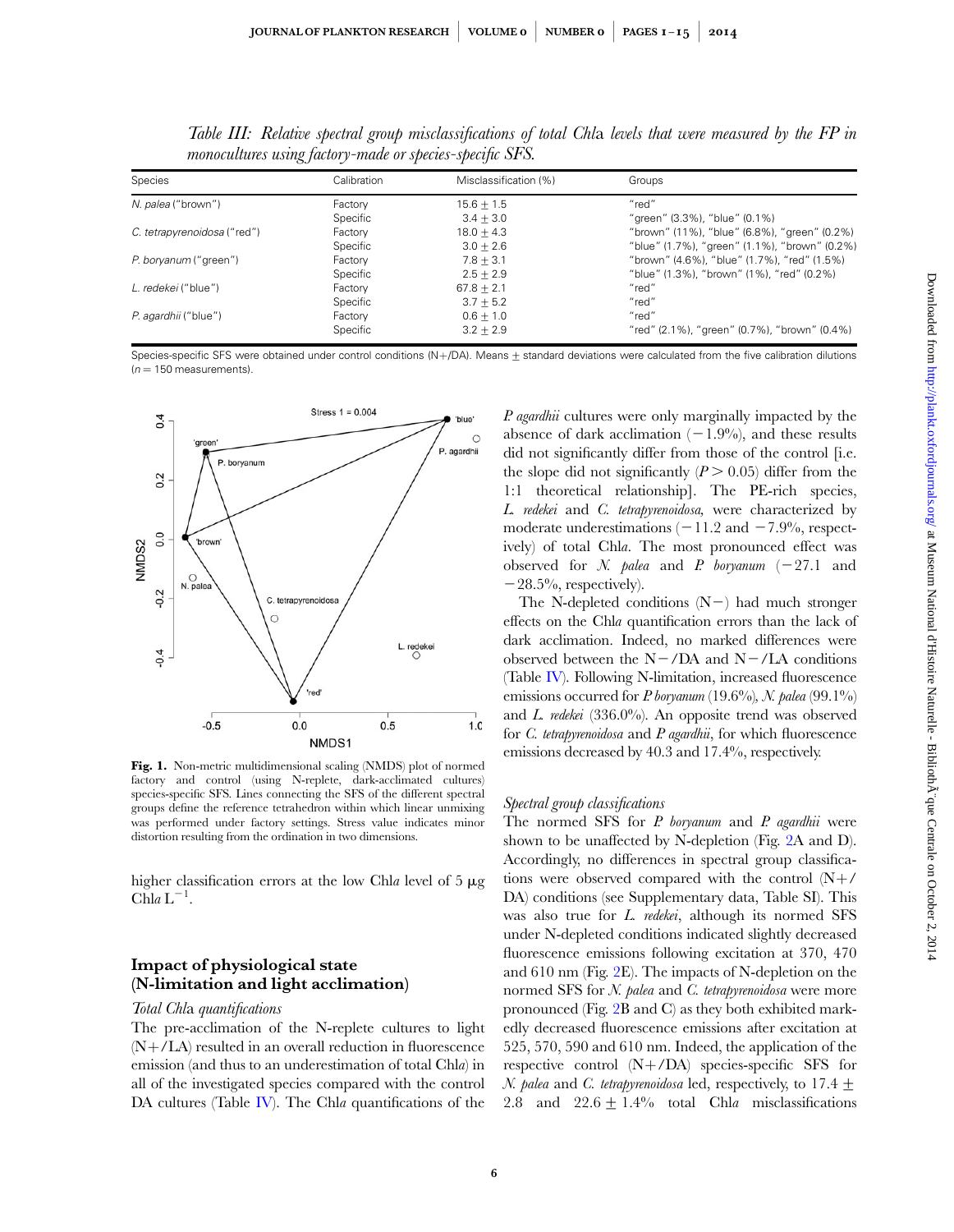| Species             | Conditions  | $FP = f(Chla extr)$   | $R^2$                 | $\Delta$ Control (%) |
|---------------------|-------------|-----------------------|-----------------------|----------------------|
| N. palea            | $N+/LA$     | $y = 0.728x - 1.650$  | $1.000 \, (< 0.001)$  | $-27.1$              |
|                     | $N - /DA$   | $v = 1.989 x - 0.168$ | $0.997 \, (< 0.001)$  | 99.1                 |
|                     | $N - / LA$  | $v = 1.981x - 4.196$  | 0.997 (< 0.001        | 98.2                 |
| C. tetrapyrenoidosa | $N+/LA$     | $v = 0.920x - 1.531$  | $1.000 \, (< 0.001)$  | $-7.9$               |
|                     | $N - /DA$   | $v = 0.596x - 0.776$  | 0.999 (< 0.001)       | $-40.3$              |
|                     | $N - / LA$  | $v = 0.567x - 2.246$  | $0.999 \, (< 0.001)$  | $-43.2$              |
| P. boryanum         | $N+/LA$     | $y = 0.714x + 3.201$  | 0.999 (< 0.001)       | $-28.5$              |
|                     | $N - /DA$   | $v = 1.194x + 0.569$  | $1.000 \, (< 0.001)$  | 19.6                 |
|                     | $N - / L$ A | $y = 1.419x - 2.297$  | 0.999 (< 0.001)       | 42.2                 |
| L. redekei          | $N+/LA$     | $v = 0.889x + 1.182$  | $1.000 \, (< 0.001)$  | $-11.2$              |
|                     | $N - /DA$   | $v = 4.363x - 1.196$  | $0.997 \,(< \,0.001)$ | 336.0                |
|                     | $N - / L$ A | $y = 4.342x - 2.811$  | $0.997 \, (< 0.001)$  | 334.0                |
| P. agardhii         | $N+/LA$     | $y = 0.985x + 0.002$  | $1.000 \, (< 0.001)$  | $-1.9$               |
|                     | $N - /DA$   | $y = 0.829x - 0.424$  | $0.999 \, (< 0.001)$  | $-17.4$              |
|                     | $N - / L$ A | $v = 0.792x - 0.455$  | $1.000 \, (< 0.001)$  | $-21.1$              |

Table IV: Impacts of light pre-acclimation and N-depletion on the relationships between spectroscopic Chla estimates and FP Chla estimates using species-specific SFS as defined in the control conditions (using  $N$ -replete dark-acclimated  $(N+$  /DA) cultures)

The numbers in bracket correspond to the P-value of the statistical tests.

N, N-depleted; LA, light-acclimated.

towards the "green" group [\(Supplementary data,](http://plankt.oxfordjournals.org/lookup/suppl/doi:10.1093/plankt/fbu085/-/DC1) [Table SI\)](http://plankt.oxfordjournals.org/lookup/suppl/doi:10.1093/plankt/fbu085/-/DC1).

The acclimation of cultures (N-replete or N-depleted) to light did not introduce any variations of their normed SFS compared with those of the corresponding DA conditions (see [Supplementary data, Figs S1 and S2](http://plankt.oxfordjournals.org/lookup/suppl/doi:10.1093/plankt/fbu085/-/DC1)).

# Assessment of binary phytoplankton mixtures

#### Total Chla quantification

The FP performances in mixed binary conditions were evaluated by alternately replacing two of the four factorymade SFS with the corresponding species-specific SFS that were defined in the control conditions  $(N+/DA)$ . The deactivated factory-made SFS corresponded with the spectral groups of the investigated species. Under the control conditions, the FP data correlated well with the expected total Chla concentrations for all of the tested binary mixtures (Table  $V$ ), and the relative errors never exceeded 12% in cases of under- or overestimation. The maximum Chla underestimation  $(-11.8 + 8.0\%)$  was obtained for the  $P$  boryanum/L. redekei mixture at the low Chla level (5  $\mu$ g Chla L<sup>-1</sup>). In contrast, the maximum Chla overestimation  $(10.4 + 7.1\%)$  was observed for the P. agardhii/N. palea mixture at the highest Chla level (50  $\mu$ g) Chla  $L^{-1}$ ). No relationship between total Chla level and relative quantification accuracy was observed.

Using the control  $(N+/DA)$  species-specific SFS in the assessments of the N-depleted mixed cultures led to limited total Chla quantification biases (Table V). In most cases, the relative error did not exceed 14%. However, mixed assemblages were prepared based on the FP measurements of the stock cultures and not from the spectroscopic Chla estimates. Because the physiological states of the cells were demonstrated to impact the Chla quantifications in the pure cultures, this procedure corrected the inherent quantification errors that may have originated from nutrient stress. However, a noticeable exception  $(46.1 + 22.2\%$  misclassification) was found at the low Chla level  $(5 \mu g$  Chla  $L^{-1}$ ) for the *C. tetrapyrenoidosa/L.* redekei mixture.

#### Spectral group classifications

Overall, under the control conditions, higher rates of misclassification were observed at the low Chla level of 5  $\mu$ g Chla  $L^{-1}$  (Fig. 3 and Table V). However, even at low levels, the relative spectral group misclassifications remained in the range of  $\pm$  13% in most cases (Fig. 3A– F, I, J). Strong misclassifications were also found for the P. agardhii/N. palea and P. boryanum/L. redekei mixtures, including the underestimations of the relative Chla levels in N. palea ( $-26.9%$ , Fig. 3G and Table V) and P. boryanum  $(-21.3\%,$  Fig. 3H and Table V).

Although the row reduction echelon form (rref) tests concluded that the SFS combinations were linearly independent for all of the mixtures (data not shown), further investigations using multivariate regression analyses demonstrated that the degree of linear independence was variable depending on the SFS combinations that were considered (Table VI). Compared with the factory settings, some SFS combinations (e.g. N. palea/C. tetrapyrenoidosa mixture) displayed high degrees of linear independence, which were associated with limited misclassifications under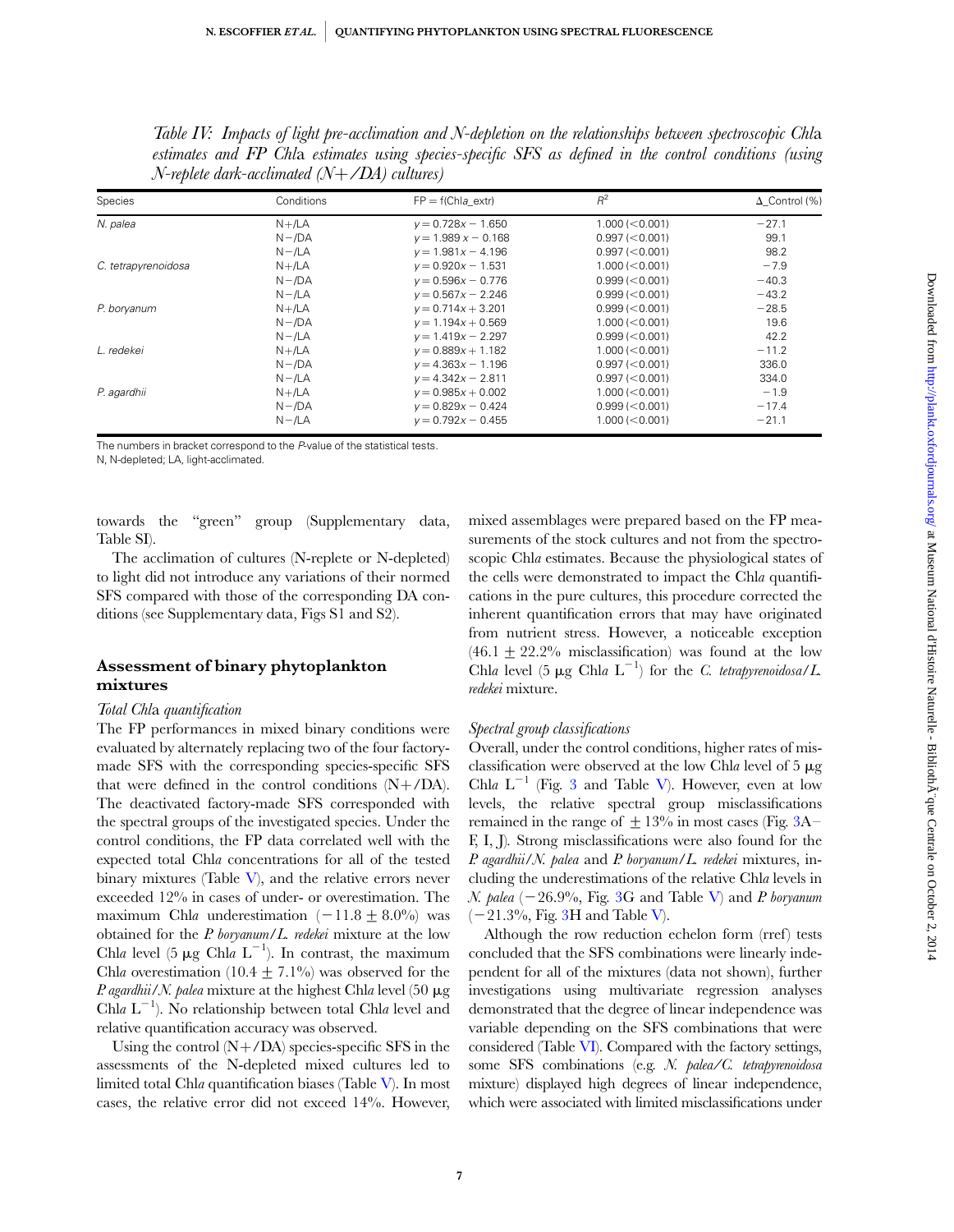

Fig. 2. Normed SFS (in arbitrary units) of N-replete (solid line) and N-depleted (dashed line) dark-acclimated cultures of  $(A)$  P boryanum,  $(B)$ N. palea,  $(C)$  C. tetrapyrenoidosa,  $(D)$  P. agardhii and  $(E)$  L. redekei. The normed factory SFS of the corresponding spectral groups is represented by a bold line. Error bars correspond to the standard deviations of the slope estimates of the regressions between Chla concentrations (by spectroscopy) and FP raw fluorescence data at each wavelength.

the control conditions  $(N+/DA)$  (Fig. 3B). In contrast, for the  $P$  boryanum/L. redekei and  $P$  agardhii/N. palea mixtures, the SFS for the "red" group was well predicted  $(R^2 =$ 0.919 and  $R^2 = 0.865$ , respectively; Table VI) by a

weighted sum of these species' SFS, which led to strong spectral group misclassifications towards the "red" group (Fig. 3G and H).

Under N-depleted conditions, the FP data displayed increased spectral group misclassifications compared with the control conditions. The observed errors appeared to be independent of the Chla levels that were considered (Fig. 3 and Table V). Overall, the strongest Chla misclassifications were found for the mixtures that contained either N. palea or C. tetrapyrenoidosa. These results are concordant with the fact that their specific SFS were affected by N-depletion (Fig. 2), which increased their similarity to the SFS of the "green" group (data not shown) and explained the observed misclassifications towards either the "green" group or  $P$  boryanum (Fig.  $3A-D$ , F, G).

# DISCUSSION

# Initial performances of FP and post-calibration

Near-perfect correlations were revealed for the FP-derived estimations of the Chla concentrations of the monocultures using the factory settings (Pearson's  $r >$ 0.997) for all of the investigated species (Table  $II$ ). Thus, in our experimental conditions, all of the species displayed above-blank fluorescence measurements, and the fluorescence readings that were obtained by the FP were linear with regard to the Chla levels that were measured by spectroscopy at concentrations of up to 200  $\mu$ g Chla  $L^{-1}$ . These results are consistent with those of Beutler *et al.* (Beutler *et al.*, 2002), who defined 400  $\mu$ g Chla L<sup>-1</sup> as the upper limit above which an algal solution is too dense to allow for proper signal transmission.

However, the slopes relating the Chla estimates that were obtained using FP and spectroscopy fell below the 1:1 theoretical relationship in four of the five species  $(N.$  palea,  $C.$  tetrapyrenoidosa,  $P.$  boryanum and  $L.$  redekei), while the slope value of  $P$  agardhii was 3.5 higher than the expected value (Table II). The observed differences may originate from the fact that the ratio of fluorescence emission per unit of Chla  $(F^{Chl})$  is known to be species dependent (Strickland, 1968) and the amounts of pigments that are associated with PSII vary greatly across species (Johnsen and Sakshaug, 2007). In addition, the Chla analysis method that was used to initially calibrate the FP may also have influenced the results. Indeed, the Chla extraction yield is known to be dependent on the extraction solvent, the species compositions of the samples (Papista et al., 2002) and the equations that were used to derive the Chla concentrations (Ritchie, 2006).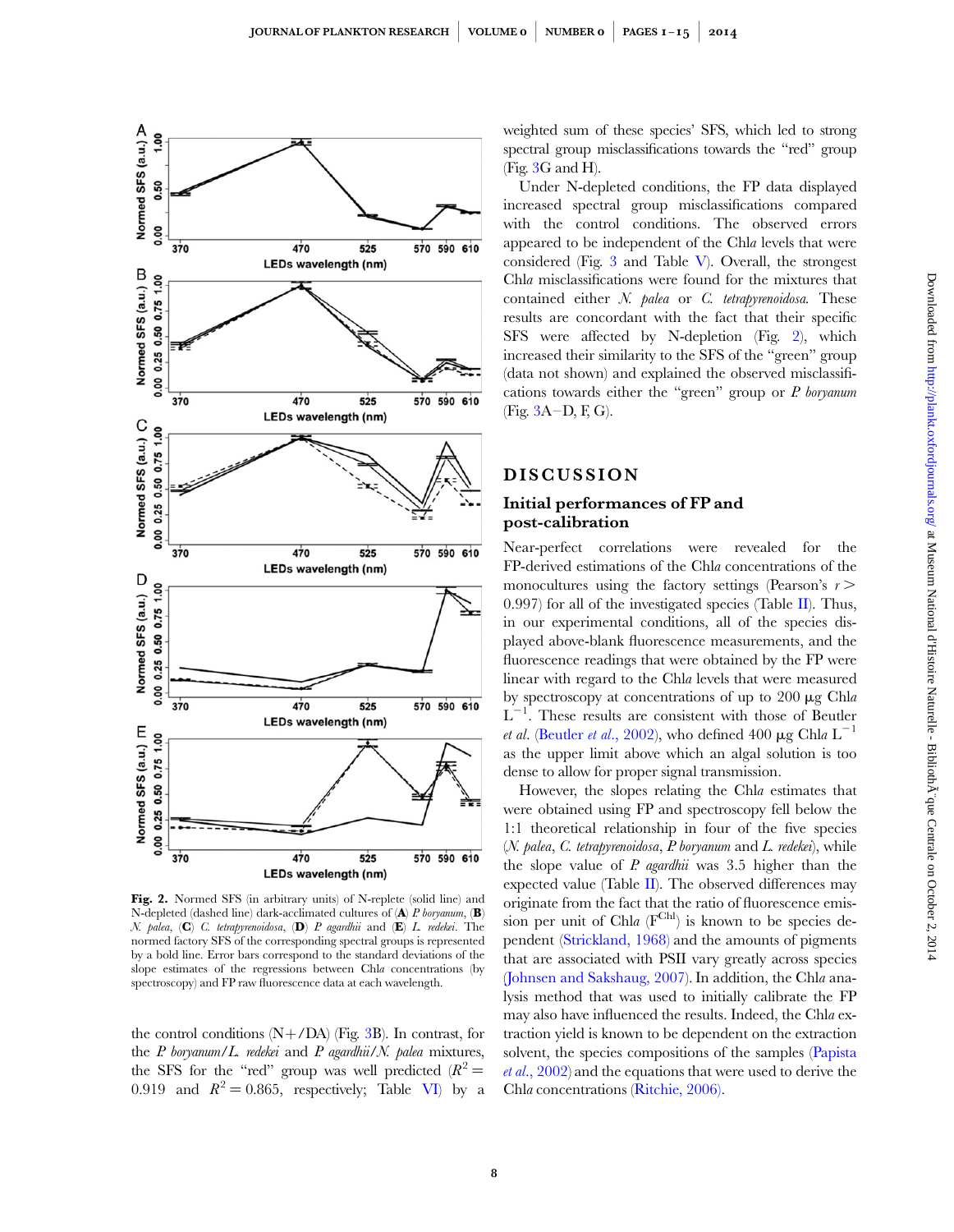| Mixture                         | Condition                                                                                                                                                                                                | $\Delta$ Quantification (%) | $\Delta$ _Classification (%) |
|---------------------------------|----------------------------------------------------------------------------------------------------------------------------------------------------------------------------------------------------------|-----------------------------|------------------------------|
| C. tetrapyrenoidosa/P. boryanum | 5_Control                                                                                                                                                                                                | $0.0 \pm 8.5$               | $5.9 \pm 2.3$                |
|                                 | 50_Control                                                                                                                                                                                               | $7.4 \pm 9.1$               | $0.9 \pm 0.8$                |
|                                 | $5 N -$                                                                                                                                                                                                  | $5.4 + 4.6$                 | $7.3 \pm 1.9$                |
|                                 | $50$ _N $-$                                                                                                                                                                                              | $1.6 \pm 5.7$               | $0.2 \pm 0.3$                |
| C. tetrapyrenoidosa/N. palea    | 5 Control                                                                                                                                                                                                | 4.1 $\pm$ 7.9               | $10.4 \pm 0.8$               |
|                                 | 50 Control                                                                                                                                                                                               | $1.5 + 5.1$                 | $5.2 + 1.0$                  |
|                                 | $5$ <sub>-N</sub> $-$                                                                                                                                                                                    | $0.7 \pm 7.9$               | $27.3 \pm 0.5$               |
|                                 | $50 N -$                                                                                                                                                                                                 | $-0.8 \pm 6.8$              | $24.3 \pm 1.9$               |
| C. tetrapyrenoidosa/L. redekei  | 5 Control                                                                                                                                                                                                | $9.2 + 5.1$                 | $0.0 \pm 0.1$                |
|                                 | 50_Control                                                                                                                                                                                               | $7.0 \pm 8.4$               | $0.0 \pm 0.0$                |
|                                 | $5 N -$                                                                                                                                                                                                  | $46.1 \pm 22.2$             | $0.0 \pm 0.1$                |
|                                 | $50 N -$                                                                                                                                                                                                 | $-3.2 + 4.4$                | $16.7 \pm 10.3$              |
| C. tetrapyrenoidosa/P. agardhii | 5_Control                                                                                                                                                                                                | $-6.8 + 9.2$                | $4.3 \pm 2.6$                |
|                                 | 50_Control                                                                                                                                                                                               | $6.6 + 8.0$                 | $2.9 \pm 1.0$                |
|                                 | $5 N -$                                                                                                                                                                                                  | $-13.7 + 19.2$              | $25.8 + 5.1$                 |
|                                 | $50$ _N $-$                                                                                                                                                                                              | $-3.7 \pm 10.5$             | $24.6 \pm 4.7$               |
| L. redekei/N. palea             | 5 Control                                                                                                                                                                                                | $-5.4 \pm 4.8$              | $9.6 \pm 2.6$                |
|                                 | 50 Control                                                                                                                                                                                               | $7.1 + 9.7$                 | $1.1 + 0.6$                  |
|                                 | $5$ <sub>-N</sub> $-$                                                                                                                                                                                    | $-2.8 \pm 8.6$              | $15.8 \pm 0.3$               |
|                                 | $50 N -$                                                                                                                                                                                                 | $1.9 + 7.1$                 | $0.8 \pm 1.3$                |
| P. boryanum/N. palea            | 5_Control                                                                                                                                                                                                | $4.2 \pm 4.0$               | $4.4 \pm 1.8$                |
|                                 | 50_Control                                                                                                                                                                                               | $3.7 \pm 7.8$               | $0.0 \pm 0.0$                |
|                                 | $5 N -$                                                                                                                                                                                                  | $6.6 \pm 6.1$               | $0.8 \pm 1.4$                |
|                                 | $50$ _N $-$                                                                                                                                                                                              | $2.8 \pm 4.8$               | $0.0 \pm 0.0$                |
| P. agardhii/N. palea            | 5 Control                                                                                                                                                                                                | $6.5 \pm 8.7$               | $18.3 \pm 8.3$               |
|                                 | 50_Control<br>$10.4 + 7.1$<br>$8.1 \pm 1.0$<br>$5$ <sub>-N</sub> $-$<br>$10.7 + 8.3$<br>$31.3 \pm 1.2$<br>$50$ _N $-$<br>$8.2 \pm 2.6$<br>$28.6 \pm 1.6$<br>$-11.8 + 8.0$<br>5 Control<br>$30.6 \pm 2.4$ |                             |                              |
|                                 |                                                                                                                                                                                                          |                             |                              |
|                                 |                                                                                                                                                                                                          |                             |                              |
| P. boryanum/L. redekei          |                                                                                                                                                                                                          |                             |                              |
|                                 | 50_Control                                                                                                                                                                                               | $2.3 \pm 3.5$               | $5.0 \pm 0.8$                |
|                                 | $5$ <sub>-N</sub> $-$                                                                                                                                                                                    | $-14.0 \pm 5.0$             | $31.6 \pm 7.8$               |
|                                 | $50 N -$                                                                                                                                                                                                 | $-6.4 + 5.0$                | $12.3 + 10.1$                |
| P. agardhii/L. redekei          | 5_Control                                                                                                                                                                                                | $-1.2 \pm 8.5$              | $4.1 \pm 1.9$                |
|                                 | 50_Control                                                                                                                                                                                               | $3.3 \pm 10.4$              | $0.4 \pm 0.6$                |
|                                 | $5 N -$                                                                                                                                                                                                  | $-4.5 + 7.0$                | $6.4 \pm 1.1$                |
|                                 | $50$ _N $-$                                                                                                                                                                                              | $-2.8 \pm 5.4$              | $0.0 \pm 0.0$                |
| P. agardhii/P. boryanum         | 5 Control                                                                                                                                                                                                | $0.0 + 7.5$                 | $2.2 \pm 1.3$                |
|                                 | 50 Control                                                                                                                                                                                               | $7.0 \pm 4.4$               | $1.0 \pm 0.9$                |
|                                 | $5$ <sub>-N</sub> $-$                                                                                                                                                                                    | $4.7 \pm 3.0$               | $0.0 \pm 0.0$                |
|                                 | $50$ _N $-$                                                                                                                                                                                              | $5.6 \pm 4.3$               | $0.0 \pm 0.0$                |

Table V: Total Chla quantifications and classification errors in binary mixtures

Measurement biases were evaluated at two Chla levels (5 and 50  $\mu$ g Chla L<sup>-1</sup>) under N-replete (Control) and N-depleted (N-) conditions following dark acclimation. Means + standard deviations were calculated from the three mixtures ratios of two species for each condition.

With regard to spectral group misclassifications in mono or mixed suspensions, higher error rates were always observed at the lowest Chla level that was tested (5  $\mu$ g Chla L<sup>-1</sup>), which was previously reported by Twiss et al. (Twiss et al., 2012). In addition, the performance of the FP was dependent upon the species that was being considered (Table III). Indeed, the factory SFS that were originally included in the FP software correspond with mean signatures that were obtained from various species considered as representative of the four spectral groups (Beutler et al., 2002). MacIntyre et al. (MacIntyre et al., 2010) showed that species within spectral groups display some variability in their SFS, which depends on PSII antenna pigmentation (Johnsen and Sakshaug, 2007). The degrees of similarity between the species-specific and factory-made SFS will thus be a determinant factor impacting the accuracy of FP data when using factory

settings. Because the signatures integrate a confidence envelope at each wavelength, even slight deviations from the mean group SFS can lead to spectral group misclassifications (Table III). In this study, the most striking example was observed for L. redekei, which showed a  $67.8 \pm 2.1\%$  misclassification in favour of the "red" group, confirming previous observations (Beutler et al., 2004; Catherine et al., 2012). Limnothrix redekei is a PE-rich cyanobacteria (Suda et al., 2002) that thus displays an intermediate SFS between the "blue" and "red" groups (Fig. 1). Some species  $(P.$  boryanum and  $P.$  agardhii) showed very little differences when compared with the factorymade SFS (Figs 1 and 2), leading to almost perfect spectral group classifications (Table III). Nitzschia palea and C. tetrapyrenoidosa displayed moderate Chla misclassifications, which mainly biased the measures towards the "red" and "brown" spectral groups, respectively.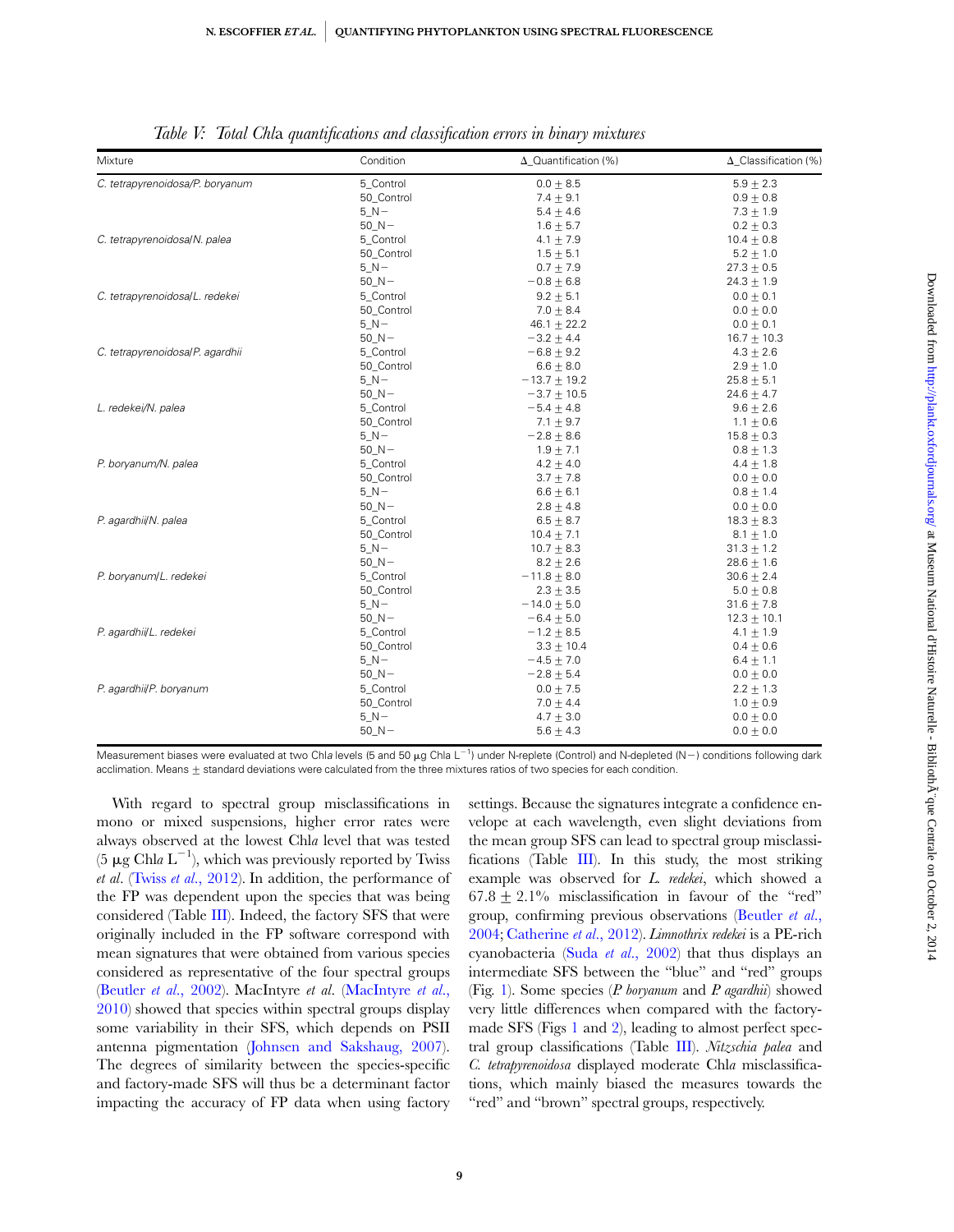

Fig. 3. Relative errors  $(\Delta^0)$  of spectral group classifications within mixtures  $(\mathbf{A})$  C. tetrapyrenoidosa/P. boryanum,  $(\mathbf{B})$  C. tetrapyrenoidosa/N. palea,  $(\mathbf{C})$  C. tetrapyrenoidosa/L. redekei,  $(\mathbf{D})$  C. tetra agardhii,  $(E)$  L. redekei/N. palea,  $(F)$  P. boryanum/N. palea,  $(G)$  P. agardhii/N. palea,  $(H)$  P. boryanum/L. redekei,  $(I)$  P. agardhii/L. redekei and  $(I)$  P. agardhii/L. boryanum.  $\Delta$ % classification was calculated rela theoretical expected values.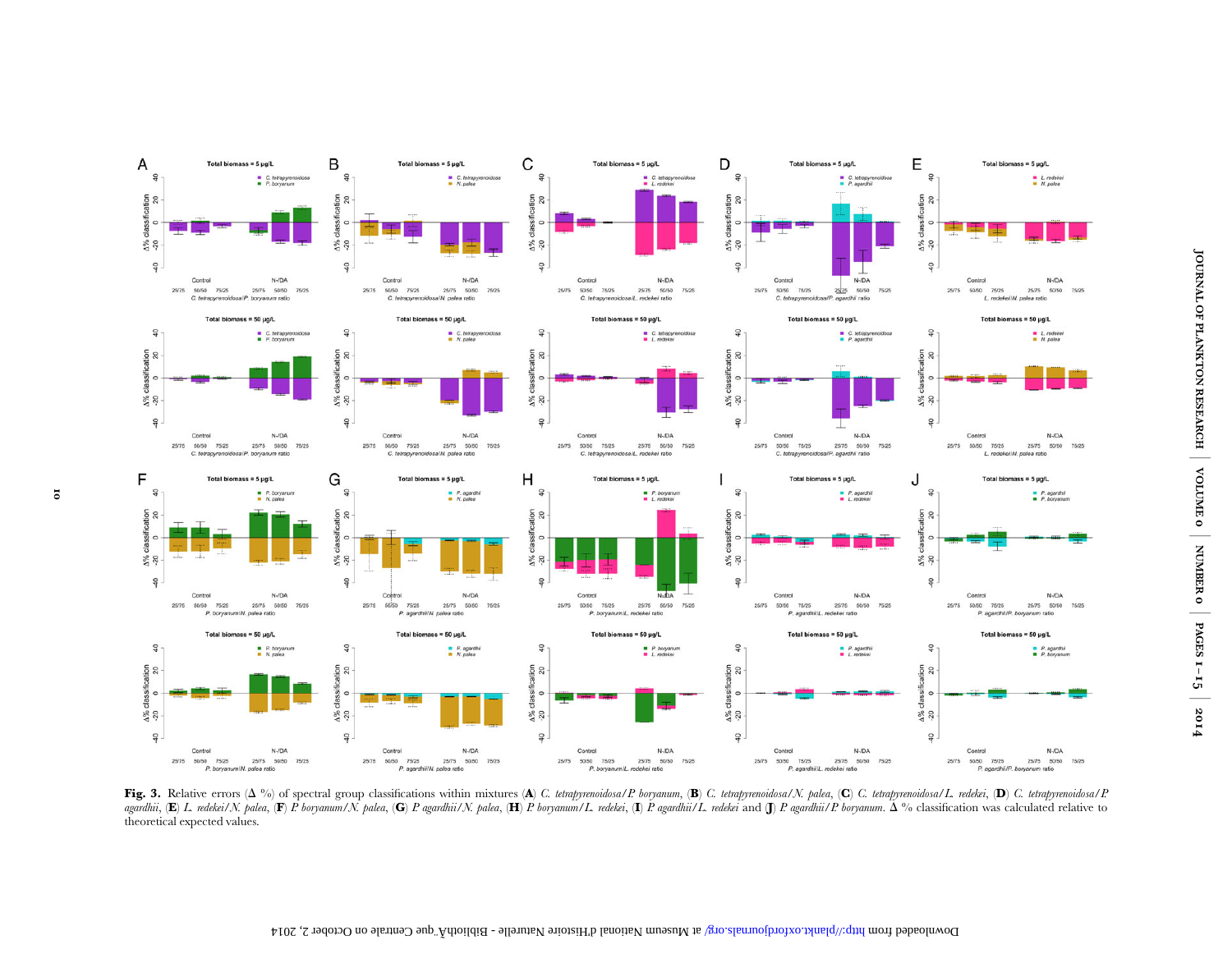| Selected SFS combinations | "green" | "blue" | "brown" | "red" | L. redekei               | P. boryanum | N. palea                 | C. tetra.                | P. agardhii | $R^2$ |
|---------------------------|---------|--------|---------|-------|--------------------------|-------------|--------------------------|--------------------------|-------------|-------|
| "green"                   |         | 0.065  | 0.946   | 0.000 | -                        | -           |                          |                          | -           | 0.918 |
| "blue"                    | 0.000   | -      | 0.000   | 0.603 | -                        | -           | -                        | $\sim$                   | -           | 0.028 |
| "brown"                   | 0.873   | 0.000  | -       | 0.085 | -                        | -           | -                        | $\overline{\phantom{a}}$ | -           | 0.914 |
| "red"                     | 0.000   | 0.629  | 0.992   |       | -                        | -           | -                        | -                        | -           | 0.675 |
| N. palea                  | 0.687   | 0.000  | -       |       | -                        | -           | $\overline{\phantom{0}}$ | 0.267                    | -           | 0.851 |
| C. tetrapyrenoidosa       | 0.000   | 0.470  | -       |       |                          | -           | 0.979                    | $\overline{\phantom{0}}$ | -           | 0.901 |
| "green"                   |         | 0.051  | -       |       |                          | -           | 0.880                    | 0.000                    | -           | 0.812 |
| "blue"                    | 0.000   |        |         |       |                          |             | 0.000                    | 0.624                    | -           | 0.000 |
| L. redekei                |         | -      | 0.000   | 0.714 |                          | 0.000       | -                        | $\sim$                   | -           | 0.098 |
| P. boryanum               |         | -      | 0.960   | 0.016 | 0.000                    | -           |                          | $\overline{\phantom{a}}$ | -           | 0.915 |
| "brown"                   |         |        | -       | 0.000 | 0.061                    | 0.947       |                          |                          | -           | 0.930 |
| "red"                     |         | -      | 0.000   |       | 0.715                    | 0.838       |                          |                          |             | 0.919 |
| N. palea                  | 0.763   |        |         | 0.199 | -                        | -           |                          |                          | 0.000       | 0.838 |
| P. agardhii               | 0.000   | -      | -       | 0.556 | $\overline{\phantom{0}}$ | -           | 0.000                    | $\overline{\phantom{a}}$ | -           | 0.041 |
| "green"                   |         |        | -       | 0.000 | $\overline{\phantom{0}}$ | -           | 0.892                    | $\overline{\phantom{0}}$ | 0.033       | 0.805 |
| "red"                     | 0.000   |        |         |       |                          |             | 1.004                    | -                        | 0.627       | 0.865 |

Table VI: Weighted coefficients obtained from multivariate linear regression model outputs of selected factory-made and control  $(N+/DA)$  species-specific SFS combinations

All of the species-specific SFS reduced the percentages of misclassifications to incorrect algal groups to below 4% (Table III) and allowed for the correction of the slopes relating the FP data to the spectroscopic estimates (Table II). These corrections were also assessed using binary assemblages under the control conditions  $(N+/DA)$ , and the FP was shown to correctly estimate total Chla with a relative error of  $\pm$  12% (Table V). Moreover, in most cases, the use of species-specific SFS reduced classification biases to  $\pm 13\%$ , even when mixing *L. redekei* with another PE-containing species, such as C. tetrapyrenoidosa (Fig. 3 and Table V). In similar binary mixtures of  $P$  globosa with marine diatoms or cryptophytes, Houliez et al. (Houliez et al., 2012) observed higher errors in spectral group classifications compared with our results. However, the authors calibrated the device using a combination of factory and species-specific SFS, despite having demonstrated the limits of factory-made SFS to correctly estimate pure cultures. In addition, they did not check the linear independence of the corresponding set of SFS, and this procedure, according to the data that were presented in this study, appears to be central to the validation of the use of newly defined signatures. Indeed, despite the fact that the rref analysis did not identify any linear dependence between the SFS (factorymade and/or species-specific), some configurations that were used in this study were shown to be inappropriate by multivariate regression approaches and led to reduced FP performances (Fig. 3G and H; see later in this section).

# SFS dependence on physiological variability

## Light fluorescence pathways

Overall, light acclimation for the N-replete cultures  $(N+/LA)$  resulted in the underestimation of Chla levels when compared with the control DA conditions

(Table IV). Given that light acclimation did not induce any changes in the shape of SFS, this underestimation originated from variations in the magnitudes of F<sup>chl</sup>, and more specifically, on the balance of excitation energy that was used in photochemistry or dissipated by fluorescence or by other dissipative pathways (MacIntyre et al., 2010). Because the FP uses saturating light pulses, the variations that were observed between the measurements obtained following DA  $(F_m$  or maximum fluorescence in darkacclimated state) or LA  $(F_m)$  or maximum fluorescence in light-acclimated state) treatments may reflect changes in the efficiency of the non-photochemical quenching (NPQ) of fluorescence (Maxwell and Johnson, 2000). The NPQ corresponds to excess energy dissipation as heat. This mechanism prevents the structural damaging of the photosystems (PS) reaction centres originating from the production of reactive oxygen species when the electron transport chain is saturated (Asada, 2006). Nitzschia palea and *P. boryanum* were the most susceptible species to these effects, showing similar reductions in fluorescence that may have been associated with xanthophylls cycle activity (Demmig-Adams, 1990). In comparison, C. tetrapyrenoidosa, L. redekei and P. agardhii showed moderate reductions in their fluorescence emissions under LA conditions. These species display different NPQ mechanisms (Schubert et al., 1995; Campbell et al., 1998; Kaňa et al., 2012) that are probably related to the fact that these species are adapted to low-light conditions (Gervais, 1998; Reynolds and Petersen, 2000). These results emphasize the need to perform FP measurements following dark acclimation, particularly under field conditions in which irradiance may be much higher and significantly impact FP data accuracy (Serra *et al.*, 2009). When fluorometers, such as the FP, are used for real-time in situ monitoring, diel  $F<sup>chl</sup>$  variability should also be considered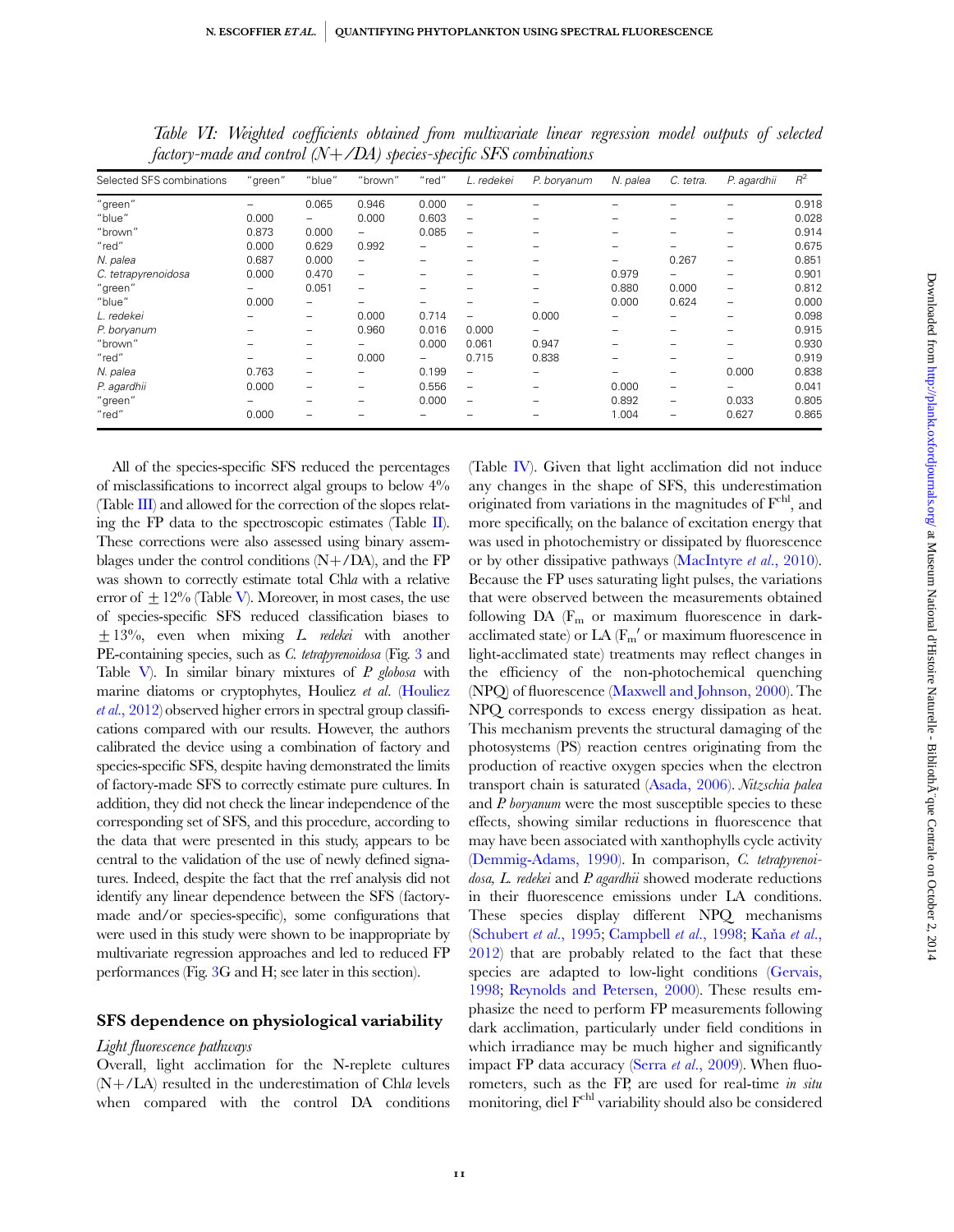because it may lead to day-night variations in fluorescence emissions (Dandonneau and Neveux, 1997). When dark acclimation cannot be performed, concurrent PSII photochemical yield estimations may be used to adjust for the effects of NPQ on chlorophyll fluorescence (Chekalyuk and Hafez, 2011).

# Impacts of nutrient stress on fluorescence measurements

N-depletion, which was characterized by a lack of growth of corresponding cultures, was shown to produce varying effects, depending on the species in consideration, on the magnitude and spectral dependence of F<sup>chl</sup>. These effects may result from variations in the absolute and relative quantities of light harvesting pigments, the energy transfer efficiencies towards PSII and the amounts of energy that are used in the photochemistry reactions or dissipated by fluorescence or quenching (Beutler et al., 2002; MacIntyre et al., 2010). Indeed, compared with the control conditions, N-depletion resulted in strong Chla estimations and classification biases. The N-depleted cultures of  $N$ . palea and L. redekei exhibited marked increases (approximately two to four times) of  $F<sup>ch</sup>$ , while these effects were less pronounced for P boryanum (Table IV). Increased  $F<sup>chl</sup>$  levels in response to environmental stresses (N-depletion in particular) have been previously reported (Kiefer, 1973; Kruskopf and Flynn, 2007; MacIntyre et al., 2010), and our data matched the reported amplitudes. However, we also found that some species  $(C. \text{ tetrapyrenoidosa}$  and  $P. \text{agardhiù}$  showed reductions  $(40.3 \text{ and } 17.4\%$ , respectively) in  $\text{F}^{\text{ch}}$  following N-depletion (Table IV). Despite the opposite responses that were observed with some species (either increased or decreased  $F<sup>chl</sup>$ , these findings may reflect reductions in photochemical efficiencies following nutrient stress. In some cases, these reductions may be related to the downregulation of pigment synthesis or to structural damage to PSII, which both would reduce energy transfer to the core Chla (Geider et al., 1997). This was likely the case for the N. palea and C. tetrapyrenoidosa normed SFS (Fig. 2), for which N-depletion induced reductions in fluorescence emission after excitations at 525 and 590–610 nm. A possible hypothesis is that the reduced fluorescence emission may originate from alterations in the fucoxanthin/Chla ratio in N. palea (Hou et al., 2007) and in the PE/Chla ratio (Sciandra et al., 2000) in C. tetrapyrenoidosa. Increased  $F<sup>chl</sup>$ may, in some cases, partially compensate for the decreased pigment contents (Kruskopf and Flynn, 2007) and explain the varying responses that were observed among the species following N-depletion.

The SFS shape, in the  $470 - 570$  nm range, is critical for the differentiation of eukaryotic species (MacIntyre et al., 2010). The observed modifications in the SFS shape of N. palea and C. tetrapyrenoidosa made them more similar to the "green" SFS, thus reducing their degrees of linear independence. Accordingly, in the binary mixtures of these two species, all of the misclassified Chla was directed towards the "green" group (or  $P$  boryanum) at both Chla levels that were tested (Fig. 3). The relative consistency of the SFS of P. agardhii, P. boryanum and L. redekei (Fig. 2) likely originates from the lower sensitivity of these species to N-depletion. Resistance to N limitation may originate from the storage of N as cyanophicin granules in Cyanobacteria (Kolodny et al., 2006), while the corresponding mechanisms remain unclear for P. boryanum. Regarding L. redekei, the changes in SFS likely originated from phycobilisome degradation.

# Spectral fluorescence methods and implications for environmental monitoring

The necessity of applying specific calibrations to overcome some of the FP limitations originating from factory calibrations was confirmed. First, it allows for a better agreement of the FP data with the Chla quantification reference methods (e.g. spectroscopy). Additionally, it provides more consistent estimates for those species whose corresponding factory settings lead to classification biases (Leboulanger et al., 2002). However, the selection of a given set of SFS may perfectly correlate with the results of the reference methods in some cases but may also produce erroneous data due to successions in the composition of communities and the occurrence of species with different spectral properties. Thus, discrete samples remain necessary to track changes that may occur in the composition of phytoplankton communities (e.g. by conventional microscopy-based methods).

In addition, newly defined SFS should not blindly be applied in FP without testing for linear independence between the SFS combinations. Although all of the combinations that were tested in this study were considered to be linearly independent by conventional rref tests, multivariate regression models identified some associations that lacked linear independence and resulted in reduced FP performances (Fig. 3H and Table VI). Such interferences were shown to be more problematic under low Chla conditions and illustrate FP algorithm limits to accurately estimate the spectral groups' compositions of samples displaying weak fluorescence signals. This may be critical for health risk assessments in relation to cyanobacteria blooms, especially if the FP data are compared with local guidelines (Zamyadi et al., 2012). It also brings the quality of the FP data into question for ecosystems that are characterized by low total phytoplankton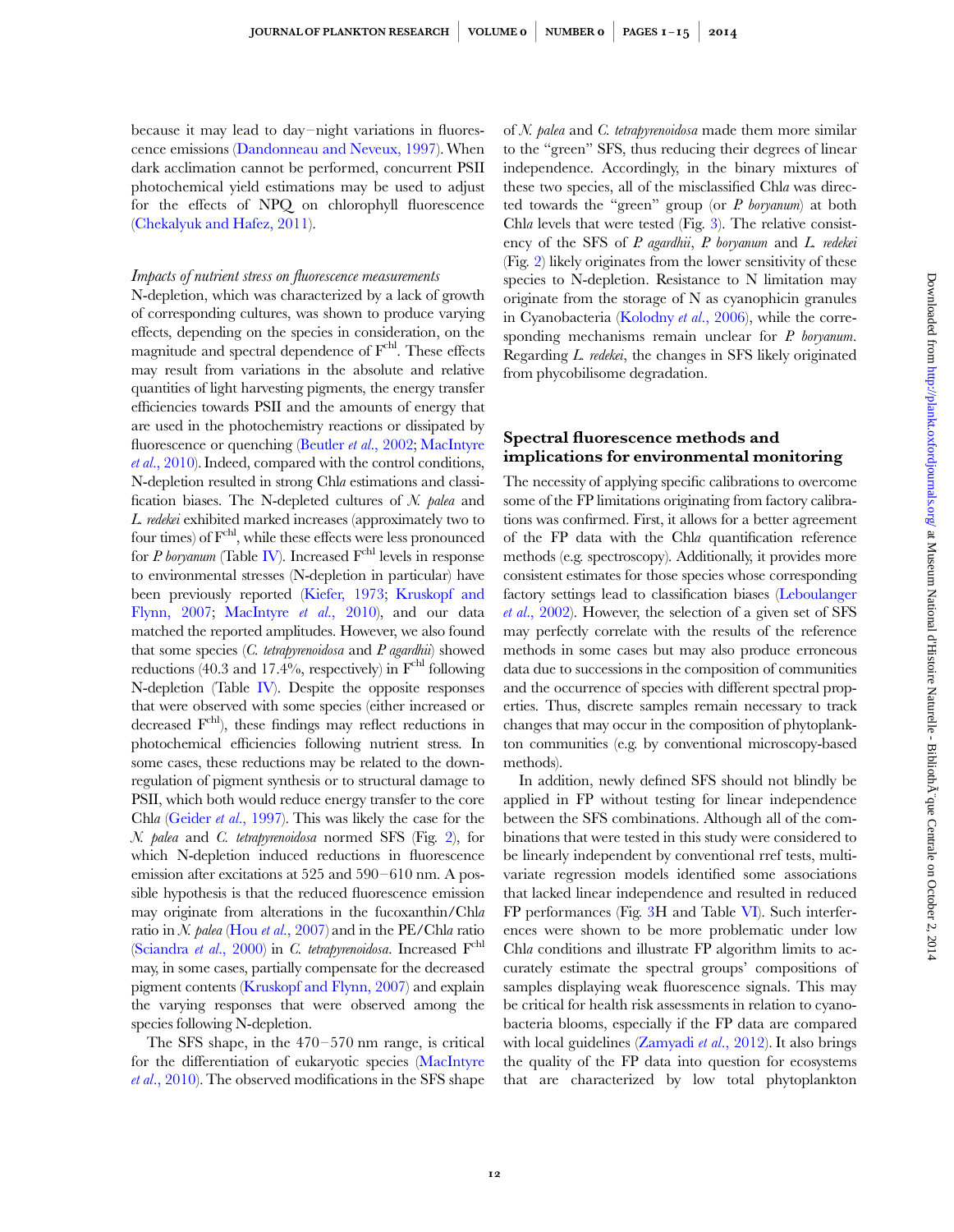biomass, such as marine ecosystems or oligotrophic lakes and rivers. Because the FP data can be post-calibrated, users should implement the proposed multivariate regression approach to validate the use of new SFS associations and apply the combinations ensuring maximum linear independence. If linear independence cannot be achieved, then the FP estimates should be considered with caution. Because the FP uses a least squares-based approach to deconvolute the fluorescence spectra, the number of spectral groups that can be discriminated is dependent upon the number of excitation wavelengths of the device. The spectral group classification may be biased even in the presence of slight collinearities between selected SFS. The addition of excitation wavelengths could thus be beneficial, especially in the 470– 570 nm range, because it would improve the spectral resolution of eukaryotic species, such as diatoms and dinoflagellates. In addition, alternative fluorescence spectra analysis methods that are based on factorial regressions, such as the partial least square analysis, are less sensitive to SFS collinearity and could also be implemented (Seppälä and Olli, 2008). Alternatively, the multivariate processing of raw fluorescence measurements (e.g. using a principal component analysis; Alexander et al., 2012) can be used to identify the dominant fluorescence spectra of mixed phytoplankton assemblages. However, the fluorescence spectra (and thus the corresponding spectral groups) that are identified using such a method may correspond with quite heterogeneous phytoplankton mixtures (Alexander et al., 2012).

Finally, our results have confirmed that  $F<sup>chl</sup>$  is impacted by the physiological states of cells, which strictly violates the SFS constancy assumption. Changes in the magnitude of  $F<sup>chl</sup>$  due to varying physiological states (e.g. following short-term responses to light stress) would result in quantification errors (under-estimation). In addition, some physiological stresses (e.g. N starvation) may lead to changes in both the magnitude and spectral dependence of  $F<sup>chl</sup>$ , which may induce varying degrees of Chla quantification and classification errors depending on the species under consideration. The results that are presented in this study correspond with extreme laboratory conditions, which are rarely encountered in the field. Previous field studies have indeed reported fair relationships between FP Chla estimates and biomass data that have been obtained using reference methods (Catherine et al., 2012). Certainly, Chla cannot be strictly considered as a measure of biomass (Kruskopf and Flynn, 2007), which is usually estimated based on biovolume or carbon (C) data. However, a strong covariance between fluorescence and biomass estimates may be achieved if the dynamic range of the fluorescence signal is higher than the range of intra- and interspecific variability in Chla per unit of carbon or biovolume (approximately one order of magnitude), which is likely to be the prime determinant of  $F<sup>chl</sup>$  (MacIntyre *et al.*, 2010). Alternatively, tracking of changes in fluorescence emission per unit of Chla could also be used as a convenient indicator of physiological stress in phytoplankton.

# CONCLUSIONS

This study demonstrates that the FP represents an efficient method for the quantification of phytoplankton Chla and community composition and that the application of specific calibrations greatly improves the agreement of the FP data with those of the reference methods.

However, the robustness of the corrections that are provided by calibrations may be subjected to some biases that users must be aware of when using the probes' data. In this context, complementary sampling is indeed necessary for identifying phytoplankton community successions and selecting appropriate sets of SFS. A novel procedure is also proposed to assess the linear independence of the selected SFS sets.

In this sense, a library of species-specific signatures would also be highly desirable. However, it is currently impossible to apply signatures that have been obtained from a given fluorometer in the calibration process of another due to hardware differences. Further work should aim at overcoming this limitation to allow for the interoperability of species-specific SFS.

Keeping these limitations in mind, fluorescence-based tools, such as the FP, remain unparalleled for achieving the high spatial/temporal coverage of phytoplankton community dynamics.

# SUPPLEMENTARY DATA

[Supplementary data can be found online at](http://plankt.oxfordjournals.org/lookup/suppl/doi:10.1093/plankt/fbu085/-/DC1) [http://plankt.](http://plankt.oxfordjournals.org) [oxfordjournals.org.](http://plankt.oxfordjournals.org)

# ACKNOWLEDGEMENTS

The authors thank Claude Yéprémian for his advice on algal culturing techniques and Charlotte Duval for providing the Paris Museum Collection strains. The authors are also grateful to three reviewers for their useful comments.

# FUNDING

This work was funded by the ANR CEP&S 2010 PULSE and R2DS 2010 CarboSeine research programs and also supported through a CIFRE grant awarded to N.E. by Nke Instrumentation.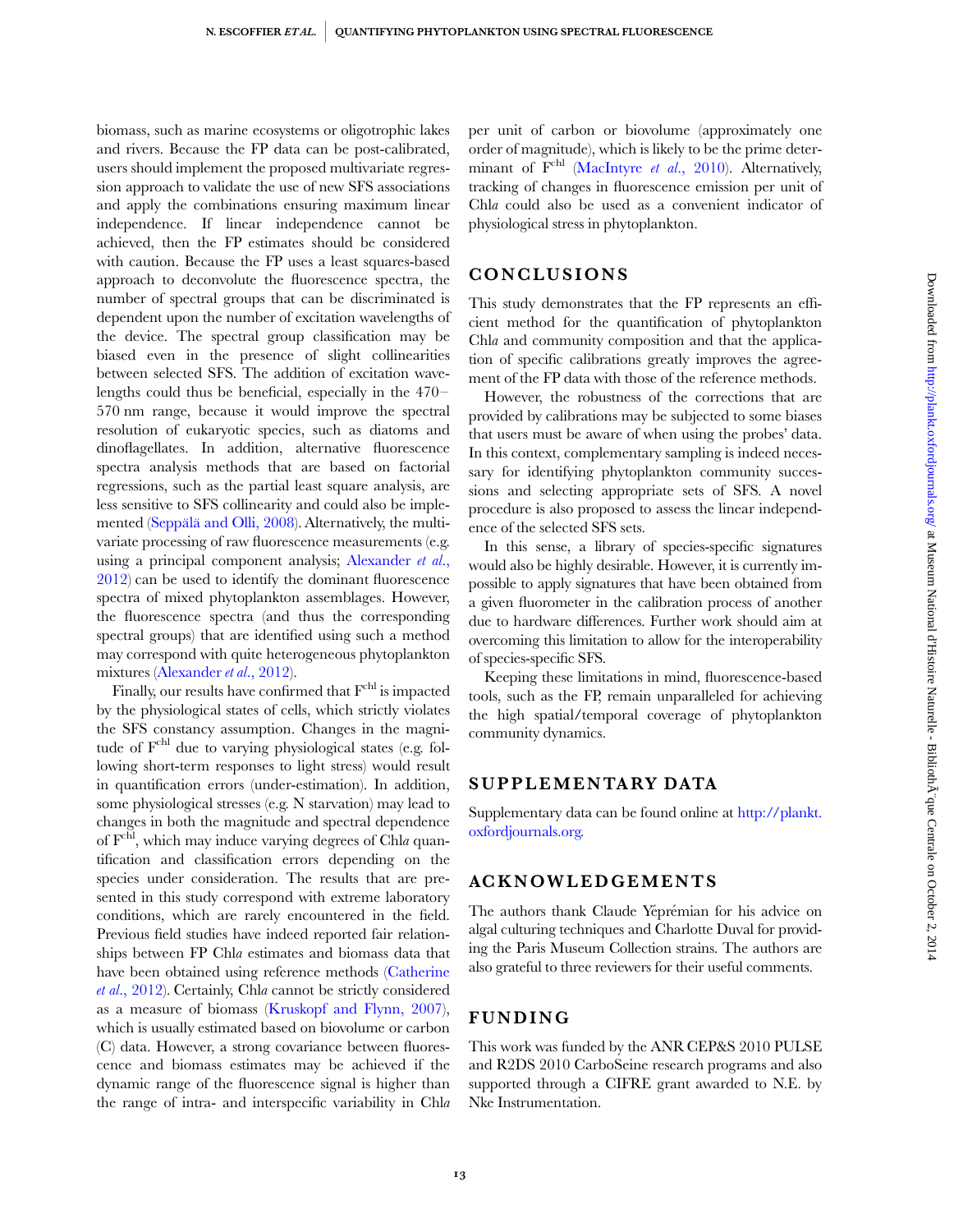# **REFERENCES**

- Alexander, R., Gikuma-Njuru, P. and Imberger, J. (2012) Identifying spatial structure in phytoplankton communities using multiwavelength fluorescence spectral data and principal component analysis. Limnol. Oceanogr. Methods, 10, 402-415.
- Asada, K. (2006) Production and scavenging of reactive oxygen species in chloroplasts and their functions. Plant Physiol., **141**, 391–396.
- Beutler, M., Wiltshire, K. H., Meyer, B. et al. (2002) A fluorometric method for the differentiation of algal populations in vivo and in situ. Photosynth. Res.,  $72.39 - 53.$
- Beutler, M., Wiltshire, K. H., Reineke, C. et al. (2004) Algorithms and practical fluorescence models of the photosynthetic apparatus of red cyanobacteria and Cryptophyta designed for the fluorescence detection of red cyanobacteria and cryptophytes. Aquat. Microb. Ecol., 35, 115–129.
- Campbell, D., Hurry, V., Clarke, A. K. et al. (1998) Chlorophyll fluorescence analysis of cyanobacterial photosynthesis and acclimation. Microbiol. Mol. Biol. Rev., 62, 667–683.
- Catherine, A., Escoffier, N., Belhocine, A. et al. (2012) On the use of the FluoroProbe (R), a phytoplankton quantification method based on fluorescence excitation spectra for large-scale surveys of lakes and reservoirs. Water Res., 46, 1771– 1784.
- Chekalyuk, A. and Hafez, M. (2011) Photo-physiological variability in phytoplankton chlorophyll fluorescence and assessment of chlorophyll concentration. Opt. Express, 19, 22643–22658.
- Dandonneau, Y. and Neveux, J. (1997) Diel variations of in vivo fluorescence in the eastern equatorial Pacific: an unvarying pattern. Deep-Sea Res. II, 44, 1869–1880.
- Demmig-Adams, B. (1990) Carotenoids and photoprotection: a role for the xanthophyll zeaxanthin. Biochim. Biophys. Acta,  $1020$ ,  $1-24$ .
- EC. (2000) European Commission Directive 2000/60/EC of the European Parliament and of the council of 23 October 2000 establishing a framework for Community action in the field of water policy. Off. J. Eur. Commun., **L327**: 1-72.
- Geider, R. J., MacIntyre, H. L. and Kana, T. M. (1997) Dynamic model of phytoplankton growth and acclimation: responses of the balanced growth rate and the chlorophyll a:carbon ratio to light, nutrientlimitation and temperature. Mar. Ecol. Prog. Ser., 148, 187–200.
- Gervais, F. (1998) Ecology of cryptophytes coexisting near a freshwater chemocline. Freshwater Biol., 39, 61-78.
- Goldman, E. A., Smith, E. M. and Richardson, T. L. (2013) Estimation of chromophoric dissolved organic matter (CDOM) and photosynthetic activity of estuarine phytoplankton using a multiple-fixedwavelength spectral fluorometer. Water Res., 47, 1616–1630.
- Gregor, J., Geriš, R., Maršálek, B. et al. (2005) In situ quantification of phytoplankton in reservoirs using a submersible spectrofluorometer. Hydrobiologia, 548, 141–151.
- Gregor, J. and Maršálek, B. (2004) Freshwater phytoplankton quantification by chlorophyll a: a comparative study of in vitro, in vivo and in situ methods. Water Res.,  $38$ ,  $517-522$ .
- Holm-Hansen, O., Lorenzen, C. J., Holmes, R. W. et al. (1965) Fluorometric determination of chlorophyll. *J. Cons. Int. Explor. Mer,*  $30, 3 - 15.$
- Hou, J. J., Huang, B. Q., Cao, Z. R. et al. (2007) Effects of nutrient limitations on pigments in T. weissflogii and P. donghaiense. J. Integr. Plant  $Biol.,$  49, 686–697.
- Houliez, E., Lizon, F., Thyssen, M. et al. (2012) Spectral fluorometric characterization of Haptophyte dynamics using the FluoroProbe: an application in the eastern English Channel for monitoring *Phaeocystis* globosa. J. Plankton Res., 34, 136-151.
- Hu, X., Su, R., Zhang, F. et al. (2010) Multiple excitation wavelength fluorescence emission spectra technique for discrimination of phytoplankton.  $\tilde{J}$ . Ocean Univer. China, 9, 16–24.
- Izydorczyk, K., Carpentier, C., Mrówczyński, J. et al. (2009) Establishment of an alert level framework for cyanobacteria in drinking water resources by using the Algae Online Analyser for monitoring cyanobacterial chlorophyll a. Water Res., 43, 989–996.
- Jeffrey, S. W. and Vesk, M. (1997) Introduction to marine phytoplankton and their pigment signatures. In Jeffrey, S. W., Mantoura, R. F. C. and Wright, S. W. (eds), Phytoplankton Pigments in Oceanography: Guidelines to Modern Methods. UNESCO Publishing, Paris.
- Johnsen, G. and Sakshaug, E. (2007) Biooptical characteristics of PSII and PSI in 33 species (13 pigment groups) of marine phytoplankton, and the relevance for pulse-amplitude-modulated and fast-repetitionrate fluorometry.  $\tilde{J}$ . Phycol., **43**, 1236–1251.
- Kaňa, R., Kotabová, E., Sobotka, R. et al. (2012) Non-photochemical quenching in Cryptophyte alga Rhodomonas salina is located in chlorophyll a/c antennae. PLoS ONE, 7, e29700.
- Kiefer, D. A. (1973) Chlorophyll a fluorescence in marine centric diatoms: responses of chloroplasts to light and nutrient stress. Mar. Biol., 23, 39–46.
- Kolodny, N. H., Bauer, D., Bryce, K. et al. (2006) Effect of nitrogen source on cyanophycin synthesis in Synechocystis sp. Strain PCC 6308. J. Bacteriol., 188, 934– 940.
- Kruskopf, M. and Flynn, K. J. (2007) Chlorophyll content and fluorescence responses cannot be used to gauge reliably phytoplankton biomass, nutrient status or growth rate. New Phytol., **169**, 525–536.
- Leboulanger, C., Dorigo, U., Jacquet, S. et al. (2002) Application of a submersible spectrofluorometer for rapid monitoring of freshwater cyanobacterial blooms: a case study. Aquat. Microb. Ecol., 30, 83–89.
- Legendre, P. (2008) lmodel2: Model II Regression. R Package version 1.6-3.
- Lewitus, A. J., White, D. L., Timowski, R. G. et al. (2005) Adapting the CHEMTAX method for assessing phytoplankton taxonomic composition in Southeastern US. Estuaries, 28, 160-172.
- Lindfield, G. R. and Penny, J. E. T. (2012) Numerical Methods using  $\mathit{Matlab}^{\mathfrak{B}}$ , 3rd edn. Academic Press. 525 pp.
- Liu, X., Huang, B., Liu, Z. et al. (2012) High-resolution phytoplankton diel variations in the summer stratified central Yellow Sea. J. Oceanogr., 68, 913– 927.
- Lorenzen, C. J. (1966) A method for the continuous measurement of  $\dot{m}$ vivo chlorophyll concentration. Deep-Sea Res., 13, 223-227.
- MacIntyre, H. L., Kana, T. M., Anning, T. et al. (2002) Photoacclimation of photosynthesis irradiance response curves and photosynthetic pigments in microalgae and cyanobacteria. *J. Phycol.*, 38,  $17 - 38$ .
- MacIntyre, H. L., Lawrenz, E. and Richardson, T. L. (2010) Taxonomic discrimination of phytoplankton by spectral fluorescence. In Suggett, D. J. et al. (eds), Chlorophyll a Fluorescence in Aquatic Sciences: Methods and Applications, Developments in Applied Phycology, vol. 4. Springer, Dordrecht pp. 129– 169.
- Mackey, M., Mackey, D., Higgins, H. et al. (1996) CHEMTAX—a program for estimating class abundances from chemical markers: